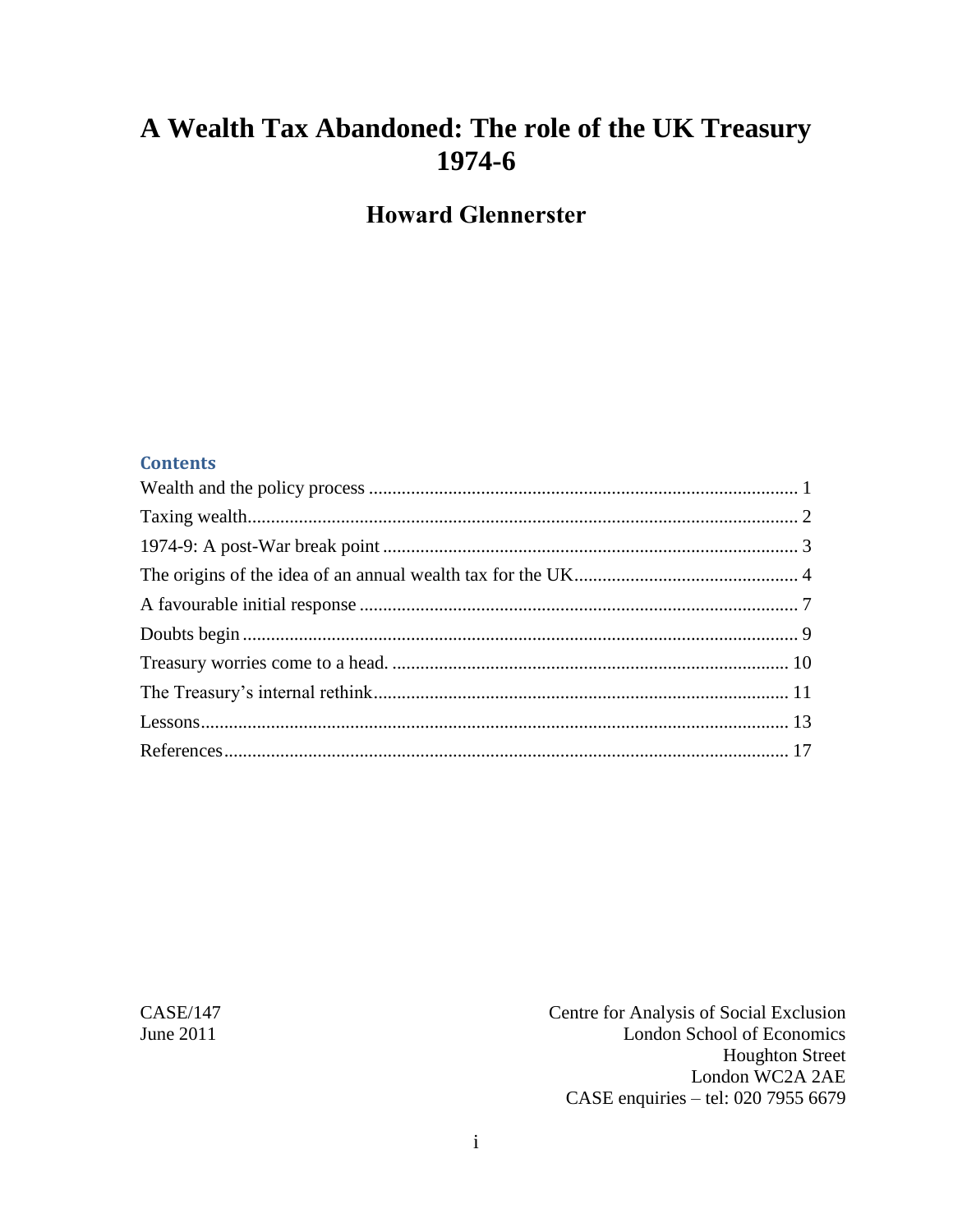## **Centre for Analysis of Social Exclusion**

The Centre for the Analysis of Social Exclusion (CASE) is a multi-disciplinary research centre based at the London School of Economics and Political Science (LSE), within the Suntory and Toyota International Centres for Economics and Related Disciplines (STICERD). Our focus is on exploration of different dimensions of social disadvantage, particularly from longitudinal and neighbourhood perspectives, and examination of the impact of public policy.

In addition to our discussion paper series (CASEpapers), we produce occasional summaries of our research in CASEbriefs, and reports from various conferences and activities in CASEreports. All these publications are available to download free from our website. Limited printed copies are available on request.

For further information on the work of the Centre, please contact the Centre Manager, Jane Dickson, on:

|           | Telephone: UK+20 7955 6679    |
|-----------|-------------------------------|
| Fax:      | UK+20 7955 6951               |
| Email:    | j.dickson@lse.ac.uk           |
| Web site: | http://sticerd.lse.ac.uk/case |

#### Howard Glennerster

All rights reserved. Short sections of text, not to exceed two paragraphs, may be quoted without explicit permission provided that full credit, including  $\odot$  notice, is given to the source.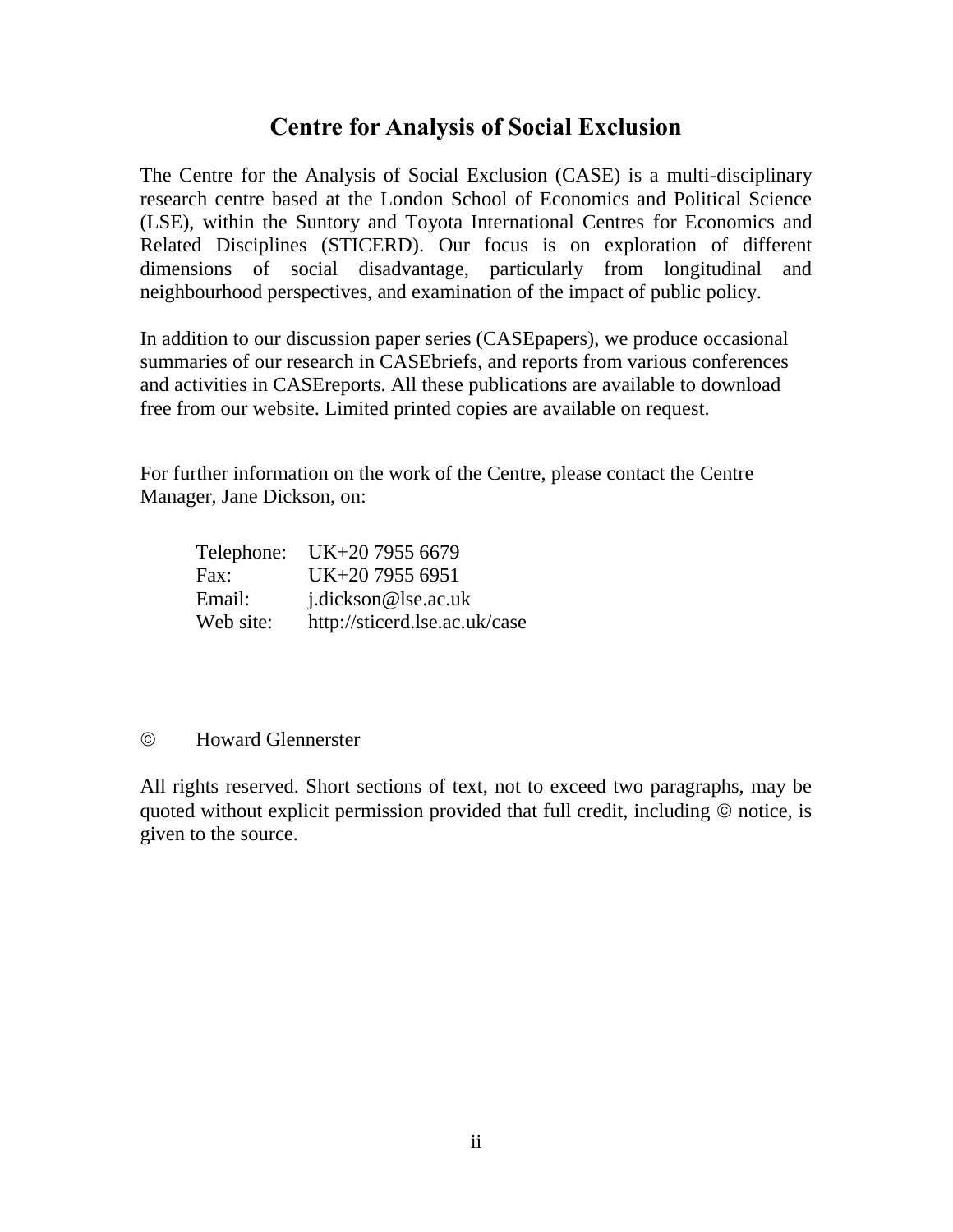### **Editorial Note and Acknowledgements**

The author would like to thank the National Archives for access to the Treasury and Inland Revenue files, Kings College Cambridge for access to Nicholas Kaldor's papers, the LSE Library for access to Hugh Dalton's papers and the Nuffield Foundation for support.

### **Abstract**

The distribution of wealth is widening in many countries and with it the importance of inherited wealth. In 1974 a Labour Government came to power in the United Kingdom committed to introducing an annual wealth tax. It left office without doing so. Using the official archives of the time and those of a key advisor this paper traces both the origins of the policy and its fate in Whitehall. It explores two related questions. What does this experience tell us about the role of the civil service in the policy process in the UK and what lessons might be learned by those wishing to tackle the issue of widening wealth disparities today?

Keywords: wealth tax, policy process, UK Treasury JEL numbers: H27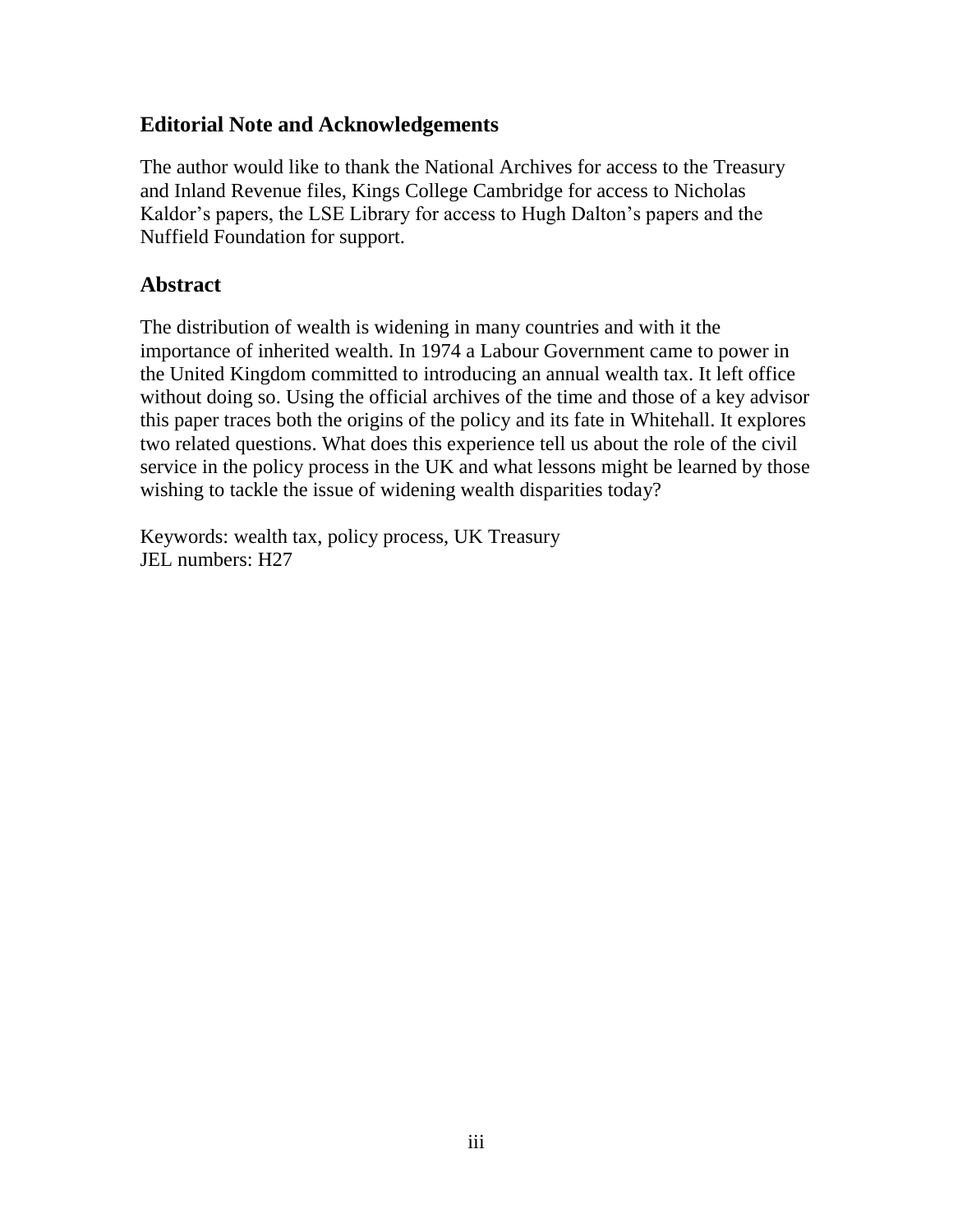### <span id="page-3-0"></span>**Wealth and the policy process**

Two distinct but linked concerns provoked this paper. One was the revived interest in the distribution of wealth as a policy issue internationally and the second the fact that over thirty years ago a United Kingdom government came to office promising to redistribute wealth by introducing an annual tax on major holders of wealth. It gave up the attempt. The National Archives that cover this period are now open for study offering an opportunity to examine why this happened.

The renewed interest in wealth and its distribution has been sparked by new evidence. A growing concentration of wealth has been reported in several advanced economies after many decades of equalisation. The relative importance of inherited wealth, compared to wealth amassed over a lifetime, has also begun to grow recently in countries for which we have good long term data (Roine and Waldestrom 2009). In France, which has uniquely good information on individual wealth over time, there was a striking decline in the concentration of wealth and in the importance of inheritance from 1914 to 1945. That trend ended in the 1980s and since then has reversed sharply (Piketty 2011). With lower economic and demographic growth Piketty predicts that:

"inheritance will eventually matter a lot pretty much everywhere - as it did in ancient societies. Past wealth will tend to dominate new wealth, and successors will tend to dominate labor earners'. (2011: 42)

Wealth is spread far more unequally than income (OECD 2008; National Equality Panel 2010). Yet, taxes on annual net wealth have been systematically abandoned in most OECD countries in the past two decades (OECD 2010). In 2010 the Coalition Government in the United Kingdom repealed the previous government's meagre but innovative attempt to redistribute wealth in favour of poor families – the Child Trust Fund. This scheme had been part of what advocates saw as a new social policy strategy – asset based welfare or giving the poor greater access to capital (Paxton and White 2006). A major independent review of the United Kingdom tax system has recently suggested that government should consider taxing wealth more effectively on efficiency as well as equity grounds (Mirrlees Review 2011).

Beyond these "advanced economy" debates a wider question has been posed. If rights to life and liberty are being denied because of extreme poverty in some parts of the world may that not justify a levy on the wealth enjoyed by the people of rich nations if that can help relieve such destitution (Pogge 2007)?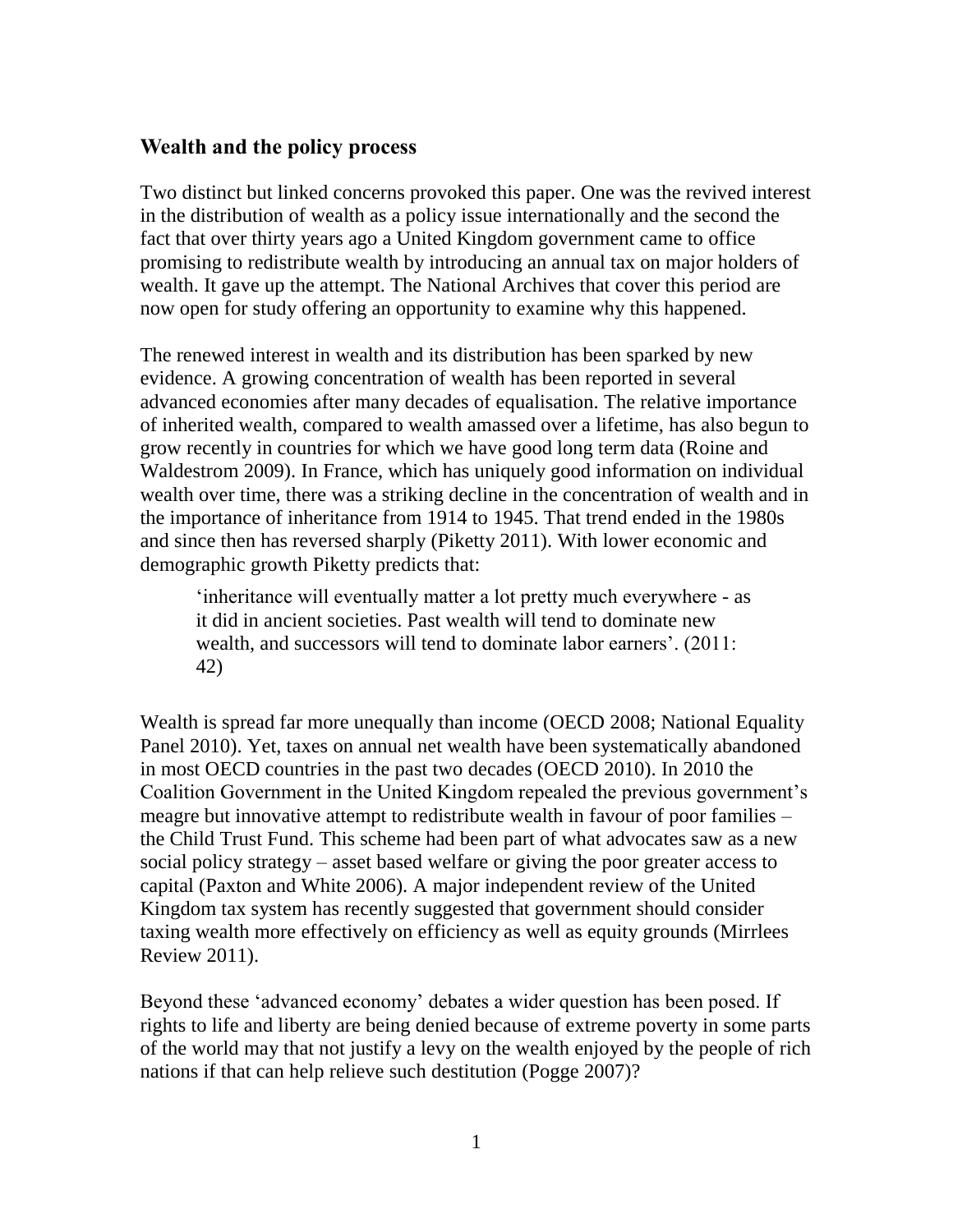The last time a government was elected in the United Kingdom with a promise to introduce an annual tax on wealth it failed to keep that promise. This experience prompts several questions. Why was such a promise made? Why did the government abandon the idea? Why did the Labour Government of 1974-6 fail to adopt a different and possibly more practical means of redistributing wealth that was then on offer? What might future policy makers learn from this experience?

These questions lead onto a second and wider reflection on the policy process. Texts on the subject (Levin 1997; Hall 1993; Kingdon 1984; 2003; Bochel and Bochel 2003) and individual case studies (Hall, Land, Parker and Webb 1975; Dunleavy 1981; Butler 1992) tend to focus on achieved change. What interest groups, power brokers, historical contingencies, past policy decisions or key research findings contributed to a new policy or institutional creation? Rarely do scholars ask – what prevented change from happening? There *is* a tradition of writing about 'non policy making' (Lukes 1974; Bachrach and Baratz 1970; Crenson 1971; Newby 1978) which discusses why some issues fail to get onto political agendas. There are studies of policies that fail after being legislated. The poll tax is one example (Butler, Adonis and Travers 1994). But governments *do*, from time to time, gear themselves for action and then retreat. This is less studied but may be just as revealing of the policy process. What can the retreat on wealth tax policy between 1974 and 1976 contribute to that discussion?

#### <span id="page-4-0"></span>**Taxing wealth**

In the early part of the twentieth century modest annual taxes on wealth were introduced in Scandinavia and then in other European countries. India followed in 1957. France had taxed transfers of wealth and regulated inheritance ever since 1791 but in 1981 introduced an additional graduated annual "solidarity tax". In the past two decades, however, annual taxes on wealth have been largely abandoned across Europe. Austria, Denmark and Germany abandoned them in 1997, Finland, Iceland and Luxembourg in 2006, Sweden in 2007 and Spain in 2008.

The precipitating reasons have differed. The tax was declared unconstitutional in Germany because of lack of clarity about the rationale underpinning its valuations of wealth. In Spain the government recently reduced taxes on property to compensate for the impact of the banking crisis. The French tax is under review and may be abolished because of its unpopularity and complexity. Wealth taxes survive in Switzerland, the Netherlands and Norway. In the United States the Estates Tax ("death tax") was being phased out and was to attract only a zero rate in 2000 (Graetz and Shapiro 2005). It was restored and levied at a rather lower rate under President Obama. Everywhere, however, the growing international mobility of capital has worried governments and constrained wealth tax policies.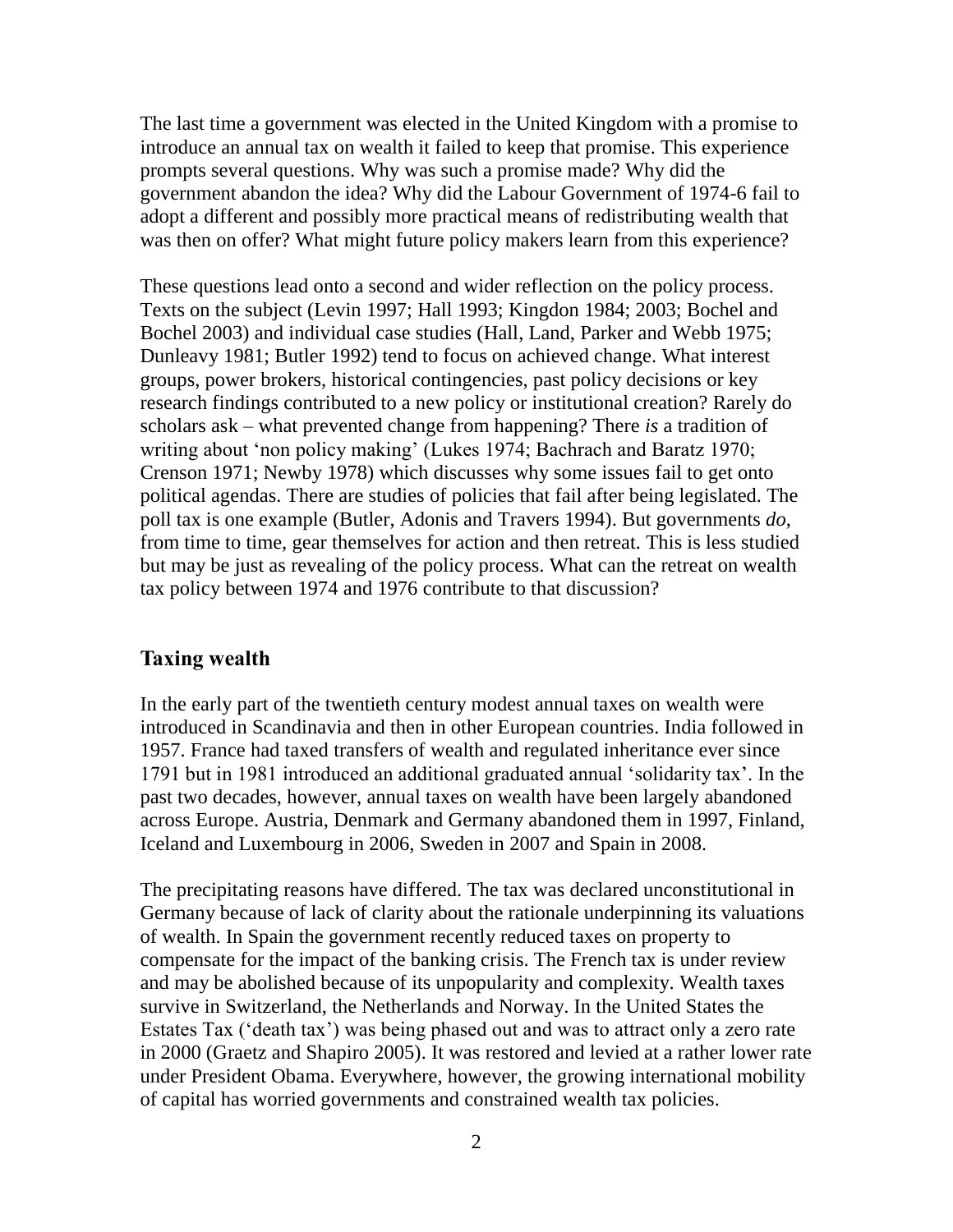In his study of contemporary British history Harrison (2010) takes the failure of the Labour Government to pass its promised wealth tax in 1974-6 as an early example of the fight back by the landowning and middle classes against growing trade union power and the drive for social equality. This counter attack continued through the 1980s under Mrs Thatcher's premiership. But the landowning class' success in defeating the wealth tax, he argues, began a revival of landed wealth. A close reading of the government archives suggests a rather more nuanced interpretation of these events in which the role of the Treasury and weaknesses in Labour"s policy design play a part.

#### <span id="page-5-0"></span>**1974-9: A post-War break point**

It is true that this period saw a significant change in the political and economic climate. In 1976 the Labour Government had to call on the International Monetary Fund to rescue it from a major run on the pound. An unsustainable level of inflation was linked to public expenditure growth unmatched by likely revenue. The steady expansion of social spending that had taken place since the Second World War was checked. Trade union power reached its peak in 1974. Over half of the employed population were members of trade unions. By 2010 the comparable figure was just over a quarter and only15 per cent in the private sector. Unions were powerful not just within particular industries but had the capacity to shape economic policy. Provoking a recession to check wage inflation was still seen as an unacceptable strategy, so negotiation and compromise with the trade union movement were deemed a necessary strategy by both major parties. The National Union of Miners engaged in a battle against the government's wages policy that resulted in a three day working week and electoral defeat for the Conservative Government in February 1974. Inflation was to rise by more than 20 per cent and wages by more than a quarter during 1974-5.

To win trade union agreement to some kind of wage restraint the Labour Party agreed, before the election, to introduce a range of measures that would "fundamentally redistribute income and wealth". Social policy legislation was to include increases in pensions, a new child benefit, reductions in public housing rents and a new annual tax on wealth. It is clear from the accounts of some those involved at the time that the trade unions had the upper hand in determining the content of this "social contract" (Barnett 1982; Donoughue 2006). The Permanent Secretary to the Treasury at the time has argued that the whole shape of Labour"s economic policy during that period was set in the deal done with the TUC in 1973/4 (Wass 2008). It is some measure of the balance of power at the time that Barbara Castle, the Secretary of State for health and pension policy was unable to announce her plans to the Parliamentary Labour Party in early 1974 – attending a TUC-Labour Party Liaison Committee had to take precedence (Castle 1980).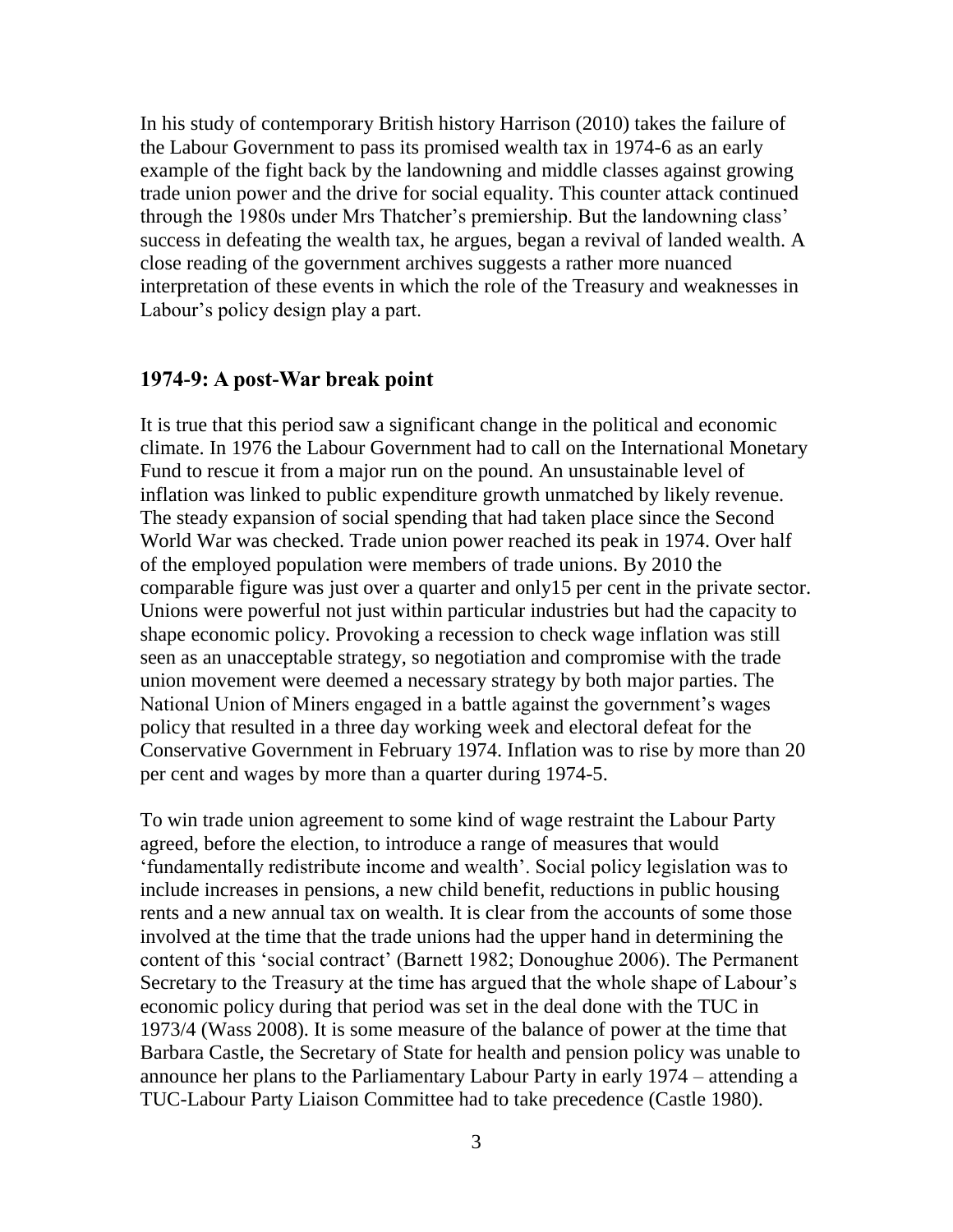When the crisis came to a head in late 1976 the IMF required major cuts in public spending in order to give its support. Cuts were agreed to after an initial defeat in Parliament caused by a rebellion of Labour back bench members. The new Prime Minister Callaghan and the Chancellor Healey drove through a modified package of cuts after a two day debate in Cabinet recorded in Tony Benn"s diaries (Benn 1989: 661-88). In the longer term the Treasury was able to impose a new "cash limits' regime controlling future spending plans (Thain and Wright 1995) and a post-Keynesian framework for economic policy.

The experience of these years decided Mrs Thatcher and Sir Keith Joseph, her ideological mentor, that Conservatism had to change fundamentally (Thatcher 1995; Joseph 1976). Trade union power must be challenged and defeated. Creeping state expansion had to be reversed. In short, the politics of the post war period changed for good (Marquand 2008; Harrison 2010). It is against this background that the debate about taxing wealth took place in 1974. It was a debate that had a long history.

### <span id="page-6-0"></span>**The origins of the idea of an annual wealth tax for the UK**

The practice of taxing the transfer of estates at death in the UK began, in a coherent way, in 1894. Though initially modest the top tax rate rose significantly over time. In 1894 the very largest estates attracted a tax of 7.5 per cent. By 1930 that had risen to nearly 40 per cent. After the Second World War it rose to 65 per cent. In 1949 Sir Stafford Cripps the Labour Chancellor raised the top rate to 75 per cent. However, the tax collected relatively little revenue as people found increasingly ingenious ways to avoid it, notably by giving assets away before death. In the mid-1960s revenue from death duties only amounted to 0.6 per cent of total personal wealth. (Atkinson 1972). Failure to tax wealth more effectively began to exercise some in the Labour Party after it went into opposition in 1951. A coherent alternative tax strategy began to emerge only slowly, however. The key figure was Nicholas Kaldor, then Reader in Economics at Cambridge University. He was concerned about the then high marginal rates of income tax and their impact on work incentives. But he was also concerned about the inequity of a system that took no account of an individual's assets in assessing capacity to pay tax. In his papers for the Fabian Tax Group in 1951/2 he recommended imposing an annual wealth tax as a replacement for "surtax" – the additional tax on high earners (Kings College Cambridge: Kaldor papers: NK/1-17).

It was in early 1951 that the Labour Government set up a Royal Commission to review tax policy. (The terms of reference were amended in 1952 by the new Conservative Government permitting it to recommend reductions in the overall total of revenue raised from profits, wages and salaries.) As part of its remit it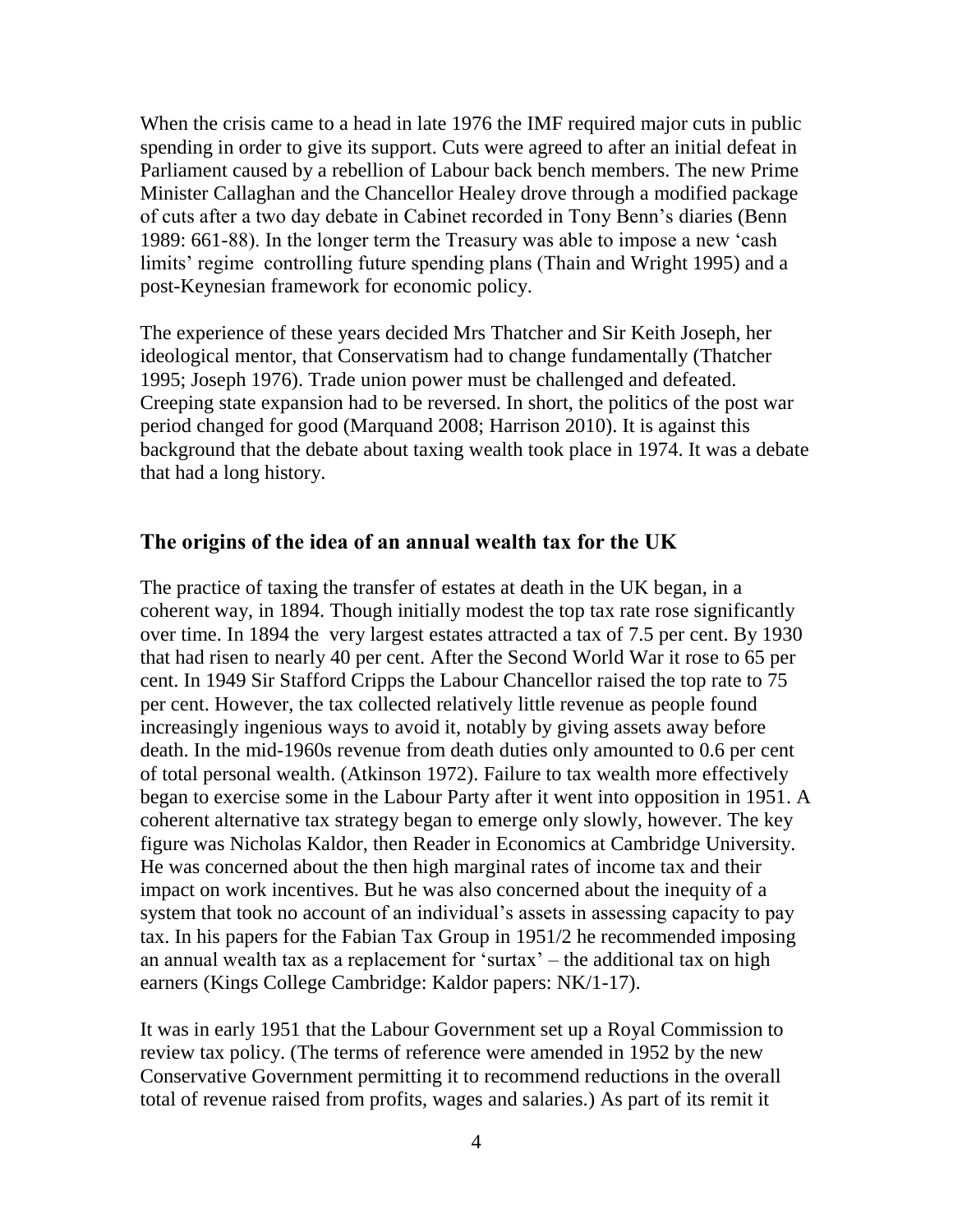discussed whether there were alternative forms of tax that would be less damaging to work effort than high rates of income tax. The Commission produced three reports in 1953, 1954 and 1955. Nicholas Kaldor was a member. During this period he developed his ideas for an expenditure tax to replace income tax across the board. All sources of spending power should be taxed equivalently he argued the capacity to cash assets, rising capital worth and gifts. He failed to persuade his fellow commissioners on this or on his proposal for a capital gains tax. (Cmd 7494 1955). A Memorandum of Dissent making the case for an expenditure tax was written by Kaldor and also signed by George Woodcock (later General Secretary of the TUC) and H.L. Bullock. Kaldor (1955) then published a book setting out the case for an expenditure tax at some length.

For a tax to be fair, Kaldor argued, it must take account of peoples' capacity to pay. If someone had a fortune in the bank their capacity to pay income tax was much greater than someone who had no reserves. Similarly a capital gain realised in any tax period increased that person's capacity to pay. Kaldor's preferred tax was one levied on all kinds of receipts – wages and salaries, proceeds from the sales of assets, capital gains, bequests, gifts and repayment of loans *minus* long term investments and net saving over the year. He also acknowledged that there was a case for taxing both wealth *and* expenditure since:

"capital and income constitute two distinct though mutually incomparable sources of spending power' .... 'a separate tax on each provides jointly a better yardstick of taxable capacity than either form of taxation by itself.'... 'some countries, notably Sweden, do provide for an annual progressive tax on capital" (Kaldor 1955: 33).

Kaldor"s book became a basis for academic discussion of tax policy in the next few years (Due 1960). His basic argument and its constituent tax elements were to form the main basis of Labour's tax policy until 1979 (Whiting 2000, chapter 3). However convinced insiders on the party"s economic policy committee might have been the party was never sufficiently convinced to make taxing wealth a major plank of policy. Part of the reason may lie in the internal debate the party was having about the very nature of socialism. How far should socialism be associated with public ownership of the means of production or was it about deeper goals such as achieving more equality, spreading opportunities and a higher quality of life to all sections of the community? Anthony Crosland's classic attack on traditional Marxist thought within the Labour Party (Crosland 1956) was to have profound consequences for the Labour Party"s programme on which it was elected in 1964 (Ellison 1994). It is usually remembered for its shift of emphasis from a concern with nationalisation to one that gave much more emphasis to social policy. What is often forgotten is that Crosland"s famous volume, *The Future of Socialism*, contained two whole chapters on the redistribution of wealth. He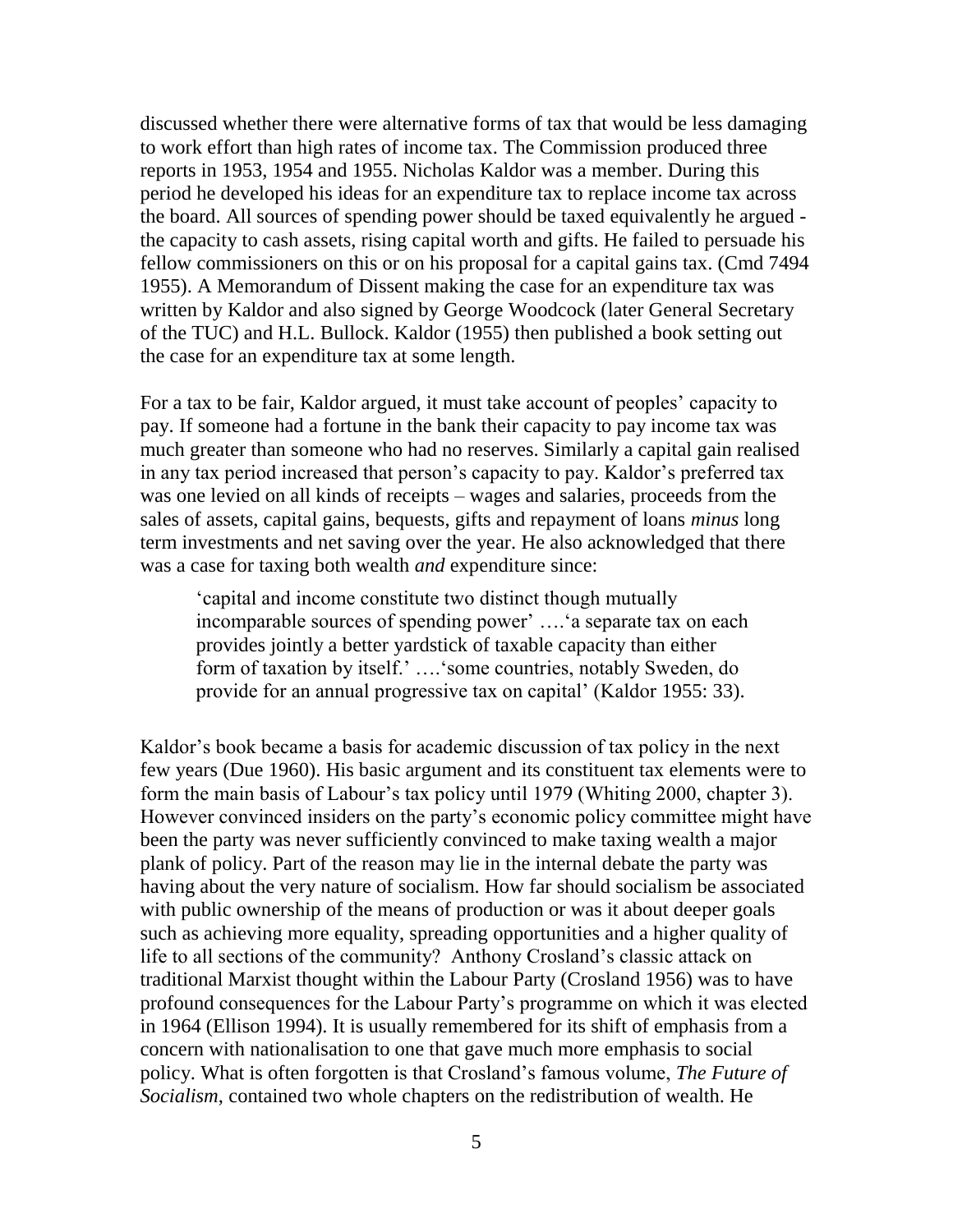advocated a "concerted attack on the mal-distribution of wealth" and a six point programme that included all of Kaldor"s ideas and others, like a land tax. However, for the more Marxist left it was still the ownership of capital and the power it brought that was the key to a changed society. Taxation of wealth holdings and other means to pay for social welfare were not the answer (Brown 1971).

In the run up to the 1964 election the Labour Party Tax Working Party produced an internal report, this time with a long paper by Kaldor setting out the case for an annual tax on wealth.

"We are in favour of an annual Wealth Tax [on the grounds explained by Prof Kaldor in RD 677] namely that it is not only income but wealth which represents spending power and that an equitable tax system should take account of both". (NK 1-17: LP RD 742, April 1964)

The committee's first priority recommendation, however, was to tax capital gains. That was included in the 1964 election manifesto and was implemented in 1965. It was not until the special circumstances that obtained in 1974 that the party was persuaded to include in its manifesto a pledge to tax wealth on an annual basis as part of its deal with the TUC where support for tax was strong. Its absence in previous election pledges or prior major public discussion, however, meant that there was little preparation for what was a significant move  $-$  a point to which we return.

The Labour Party Manifesto said:

"*Redistribute income and wealth*. We shall introduce an annual Wealth Tax on the rich; bring in a new tax on major transfers of personal wealth; heavily tax speculation in property – including a new tax on property companies". (*Labour Party Manifesto* 1974)

But just as the Labour Party had become converted to the principle of an annual tax on wealth the idea was attracting critics not just from the City and traditional Conservative opinion but also from those who were sympathetic to some kind of redistribution of wealth (Sandford 1971; Atkinson 1972).

The most comprehensive account of wealth distribution at the time was that by Atkinson (1972). He agreed with Kaldor that there were both efficiency and equity grounds for taxing wealth but he concluded, like Sandford, that the administrative costs and difficulty of measuring individuals" wealth annually for tax purposes made it impractical. It would be better to tax those who *received* transfers of wealth.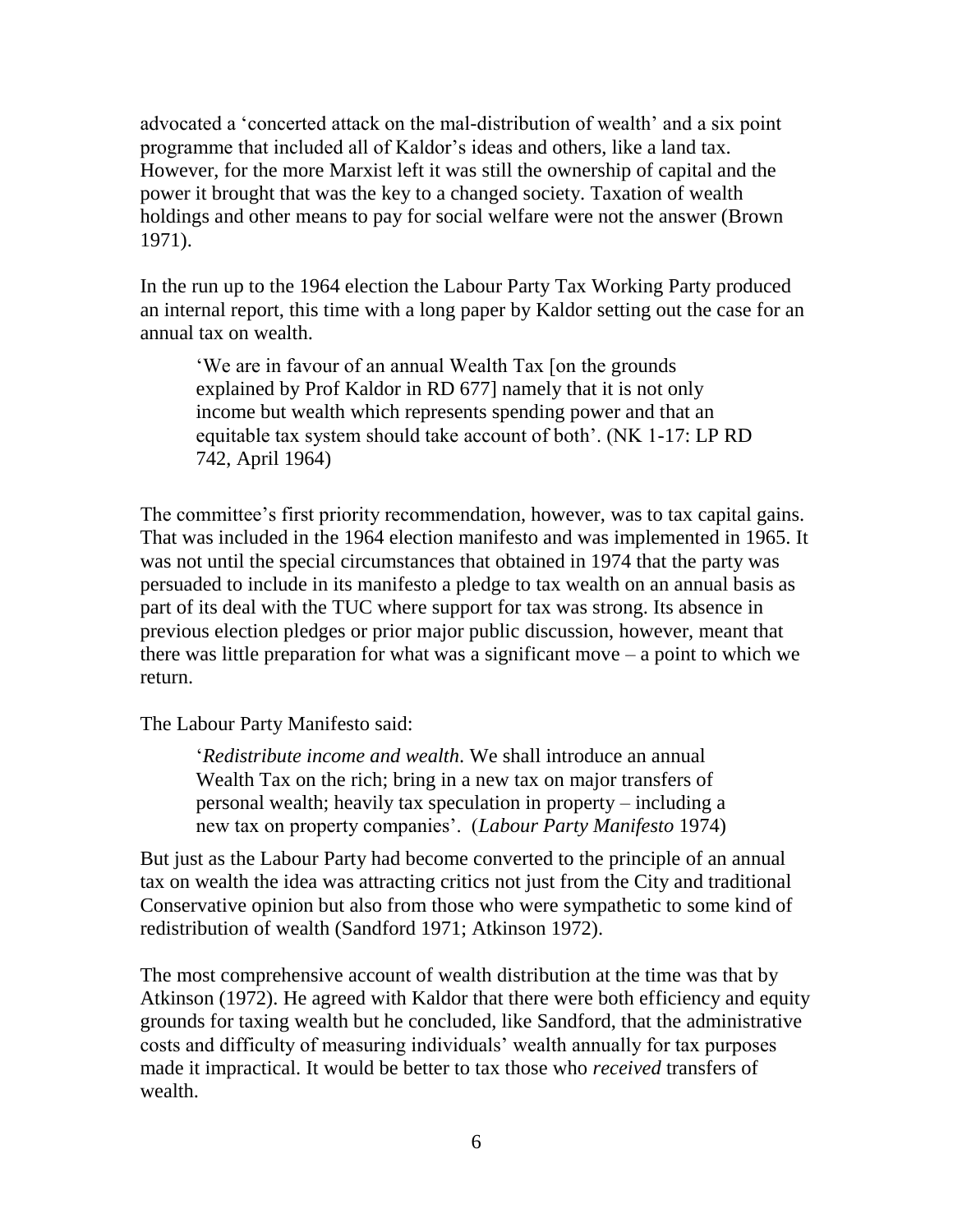"The life time capital receipts tax would be the most effective way in which wealth-transfer taxation could contribute towards bringing about greater equality in inherited wealth. Most importantly it would provide a clear incentive for donors to spread their wealth widely." (1972: 184)

Perhaps because new ideas take time to take root, perhaps because it would have been difficult to change the trade unions' established policy stance so late in the day, perhaps because the authors were young newcomers, like Atkinson, or outside the Labour policy community like Sandford, the Labour Party did not take up this idea. It did press ahead with a Capital Transfer Tax which taxed the giver, the tax rate increasing with the level of gifts over a lifetime. Simultaneously the government machine began work on how to tax individuals" total wealth on an annual basis as the Labour Manifesto had promised.

### <span id="page-9-0"></span>**A favourable initial response**

The Inland Revenue had been alert to the possibility that Labour might want to introduce a wealth tax as early as 1963 when its first recorded notes on the topic discussed what administration and staffing might be needed to implement it (The National Archives: Public Record Office, Kew. IR40/18573). This work was taken further in preparation for what was thought to be the likely return of a Labour Government in 1970. The Revenue returned to the issue briefly in 1972. But then in early 1974, with the Labour Party"s clear commitment to such a tax, a major brief was written, drawing on the earlier work. It was to await an incoming Labour Chancellor. It was on Denis Healey"s desk by early March 1974.

The brief discussed what wealth should be included, the thresholds at which the tax could begin to be levied and possible dangers like avoidance and capital flight. But the overall content of the memo was very positive. It concluded that such a tax was feasible and that the government should move quickly to implement it so as to limit capital flight and avoidance. The number of civil servants it would involve and how many regional offices were all included. A timetable was suggested  $-$  a Green Paper by July 1974, a decision by November and inclusion in the Finance Act 1975.

The brief did question the suggestion the Labour Party had made in opposition that the top rate of tax could be as high as 5% a year. In combination with other taxes the paper pointed out, this would involve a very high marginal rate of tax compared to an individual"s income in any one year. It was well above wealth tax levels then in operation in other European countries. But the paper concluded: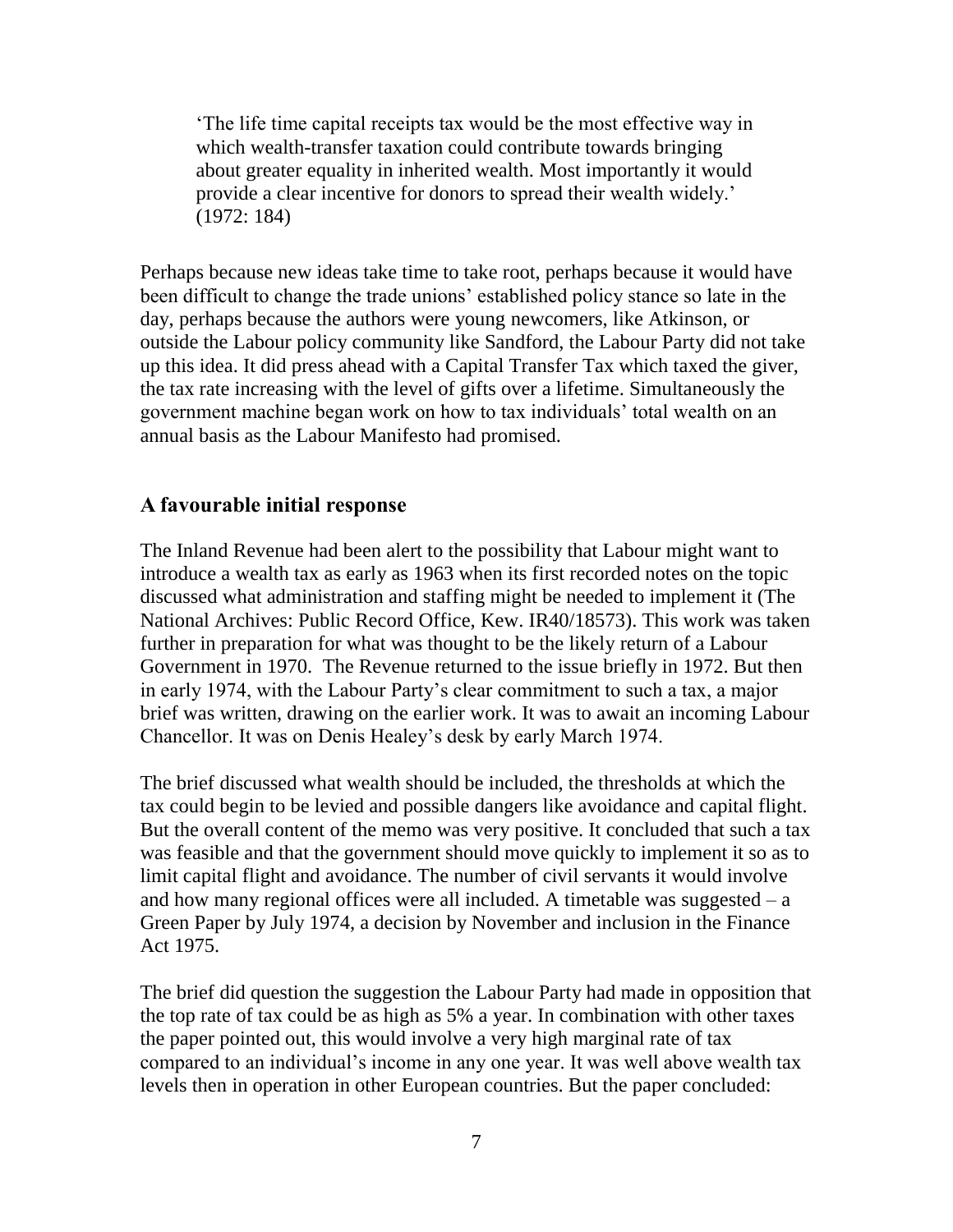"The main purpose of this minute has been to let the Chancellor know that although there will of course be many problems to be resolved we see no reason why a wealth tax should not be introduced reasonably quickly' (TNA: PRO. IR40/18573).

Healey was delighted and congratulated the Revenue. The paper, however, included what turned out to be a critical suggestion.

"The Chancellor may also wish to consider the possibility of having the structure of the tax (as opposed to the desirability of introducing it) examined by a Select Committee [of the House of Commons] as for example on Corporation Tax in 1971 and on Tax Credit in 1972".

This was a reasonable idea in some ways, opening the policy to wider scrutiny of the technical issues, but it was also politically naïve. The forum chosen was bound to provoke objections to the very principle from the Conservative members and gave them the capacity to delay matters whatever the technical issues. The Chancellor did not respond to the select committee suggestion but did take up the idea of a Green Paper and accepted the provisional time table. The Revenue set to work to prepare a Green Paper for publication in June/July 1974, though in the end it was delayed until August (Cmnd 5704, 1974). The likely timing for legislation was inclusion in the 1975 Finance Act with the first valuations of wealth to take place at the end of that year. The first wealth tax returns would be filed after April 1976 [TNA: PRO. IR 40/18573] .

It is interesting that this paper did refer to the criticisms that Prof Sandford and colleagues (1973) at the new Institute for Fiscal Studies (IFS) had made of the Labour Party"s proposals the previous autumn. Like Atkinson they had argued that a tax on *receipts* of major gifts would be preferable.

The Revenue's response to this idea is instructive. The Revenue agreed that "changes on these lines would go a long way to remove major concentrations of wealth". But they argued that it would produce much less *revenue*. People would give away their wealth in small packets to family or to charities. This might redistribute wealth, the paper conceded, but it would not raise the government much money. Perhaps this view is not surprising. Raising revenue was after all the Revenue's job! But given that the major thrust of the Labour Manifesto had been to reduce wealth *inequality* that objective was surprisingly lightly dismissed. In their defence the Revenue could reasonably argue that the Manifesto had been quite clear. The government was to implement an annual wealth tax not an "accessions tax", as the tax on receipts came to be called. It was also pressing ahead with the Capital Transfer, or gifts tax, that would tax *transfers* made over a lifetime not received by the giver but made by the donor.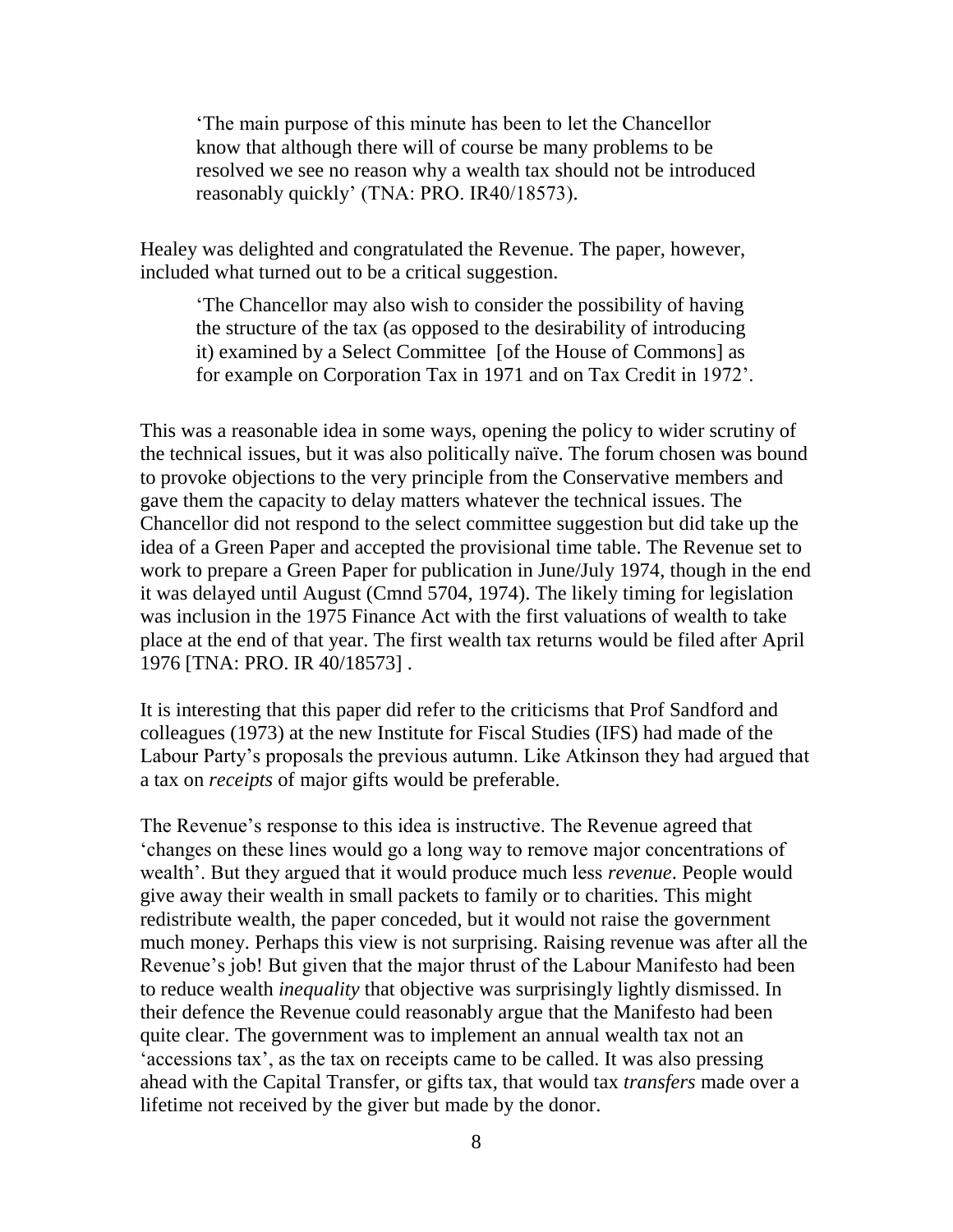There was little Treasury input at this time. They clearly thought of the issue as a technical Revenue responsibility. In short, the early civil service reaction was workmanlike and favourable to getting on with the job. The Government needed more revenue and this was one way the elected representatives had decided to gather it.

### <span id="page-11-0"></span>**Doubts begin**

From this point on, April 1974, however, the Treasury began to become more and more sceptical. Civil servants began to look more carefully at the practical problems and the wider economic impact. Opposition from external interests began to emerge. Representations were made to the Treasury by the National Farmers' Union, various bodies representing the owners of country houses, small businesses, the City, and the Bank of England. These mostly received polite brush offs and reassurance. But opposition to both the Capital Transfer Tax and the Wealth Tax from the owners of country houses and the museums and the art world did prompt a rethink of the treatment of such property as "national treasures". A successful campaign was launched that attracted a million signatures in defence of the English country house (Mandler 1997; see also House of Lords debate *Hansard,* 26th June 1974).

It was other matters that really worried the Treasury. The weakness of the economy, rising inflation and the threat to sterling increasingly engaged civil servants until it dominated almost everything they considered (Wass 2008). An internal note dated 20th May 1974 was entitled "Wealth Tax – possible exodus of UK capital" (TNA: PRO T328/1017.). Harold Lever, Harold Wilson"s advisor on financial matters, wrote to the Prime Minister on 7th June putting the Wealth Tax in the context of other things the government were trying to do.

"We are now running a serious risk of a crisis of confidence in the business world - inflation, price controls, a fall in real assets…," all coming together.

"The Green Paper on a wealth tax will make a crucial impact on confidence- it will be almost a touch stone of our attitude towards enterprise and wealth"(TNA: PRO T 328/1018).

In a later note he says:

"This Green Paper is political dynamite….as we are breaking what for us is very new ground we will have less trouble if we give Parliament an opportunity of looking at our proposals in detail before legislation….. Any resultant delay in legislation is I believe tolerable if it leads to a more acceptable and workable scheme".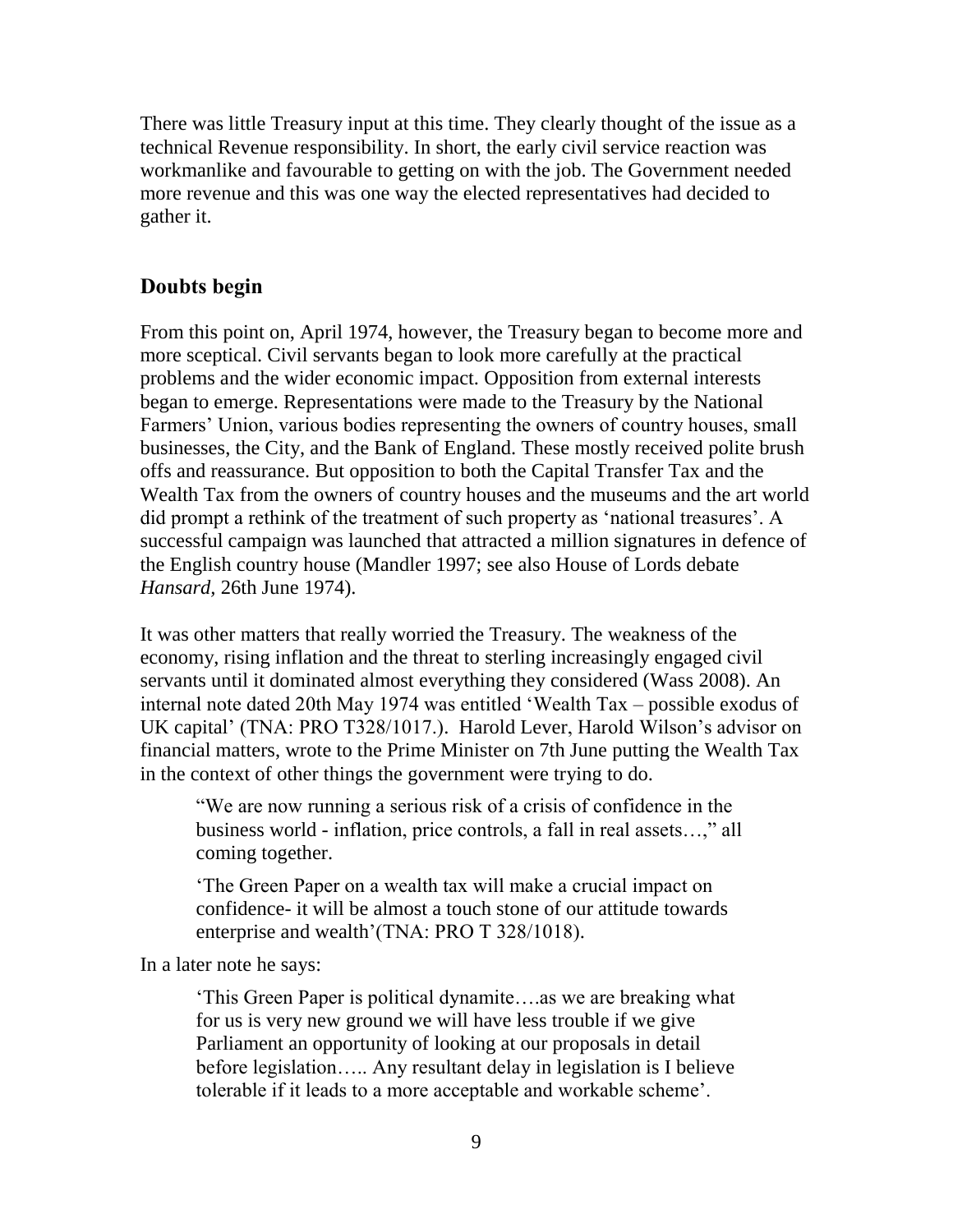Kaldor, however, thought a Select Committee at best would be "pointless." Worse, it would result in the loss of political momentum (TNA: PRO T328/1019).

### <span id="page-12-0"></span>**Treasury worries come to a head.**

Treasury concern grew. A note on 1st July to the Permanent Secretary expressed concern at the weight that a whole range of measures might have on "confidence". They included the nationalisation of shipbuilding, and aerospace, a "large stake" in the top 100 firms, large public spending commitments as well as the wealth tax.

The possibility of a negative income tax, long term pension reform, benefits to single parents and a 'family endowment' scheme were 'cumulatively very expensive'. There was also community ownership of development land on the agenda. "If confidence is still in a jittery state the sheer volume of announcements in the next few weeks could have a depressing effect' (TNA: PRO T328/1020)

So at a meeting on 10 July 1974 of the Chancellor, all the other Treasury ministers and senior officials it was agreed that everyone was broadly content with the Green Paper. But there was "a problem of timing". It was agreed to put off publication until mid-August before the Chancellor"s holiday and after the House of Commons economic debate. Crucially there was "general support for asking for a Select Committee to look at the WT" (TNA:T PRO 328/1021).

The draft was to go to the Cabinet sub-committee on Economic Strategy at the end of July. The aim was to publish the White Paper on the Capital Transfer (Gift) Tax and the Wealth Tax Green Paper on the same day  $-8$  Aug.

The Green Paper went to the Cabinet Ministerial Committee on Economic Strategy on 29 July (TNA: PRO T328/ 1022). At this meeting, which for the first time involved non-Treasury ministers in the discussion, there was disappointment that there would not be legislation before 1976. The Select Committee route might be undesirable other ministers suggested. It would be better to have a White Paper and get the views of the House in debate not delay with a Select Committee. But this view did not prevail.

This was to be the high tide of optimism about implementing the tax. From then on the government lost the initiative and the argument. The Treasury had won a crucial delay. Kaldor"s fears about the Select Committee were fully justified. The Conservative members opposed, obstructed and delayed. They mounted a formidable attack on the very idea. Academics who thought this was not the way to tax wealth and the range of lobbies who opposed it in principle dominated discussion and the presentation of evidence. The Committee"s expert advisor Prof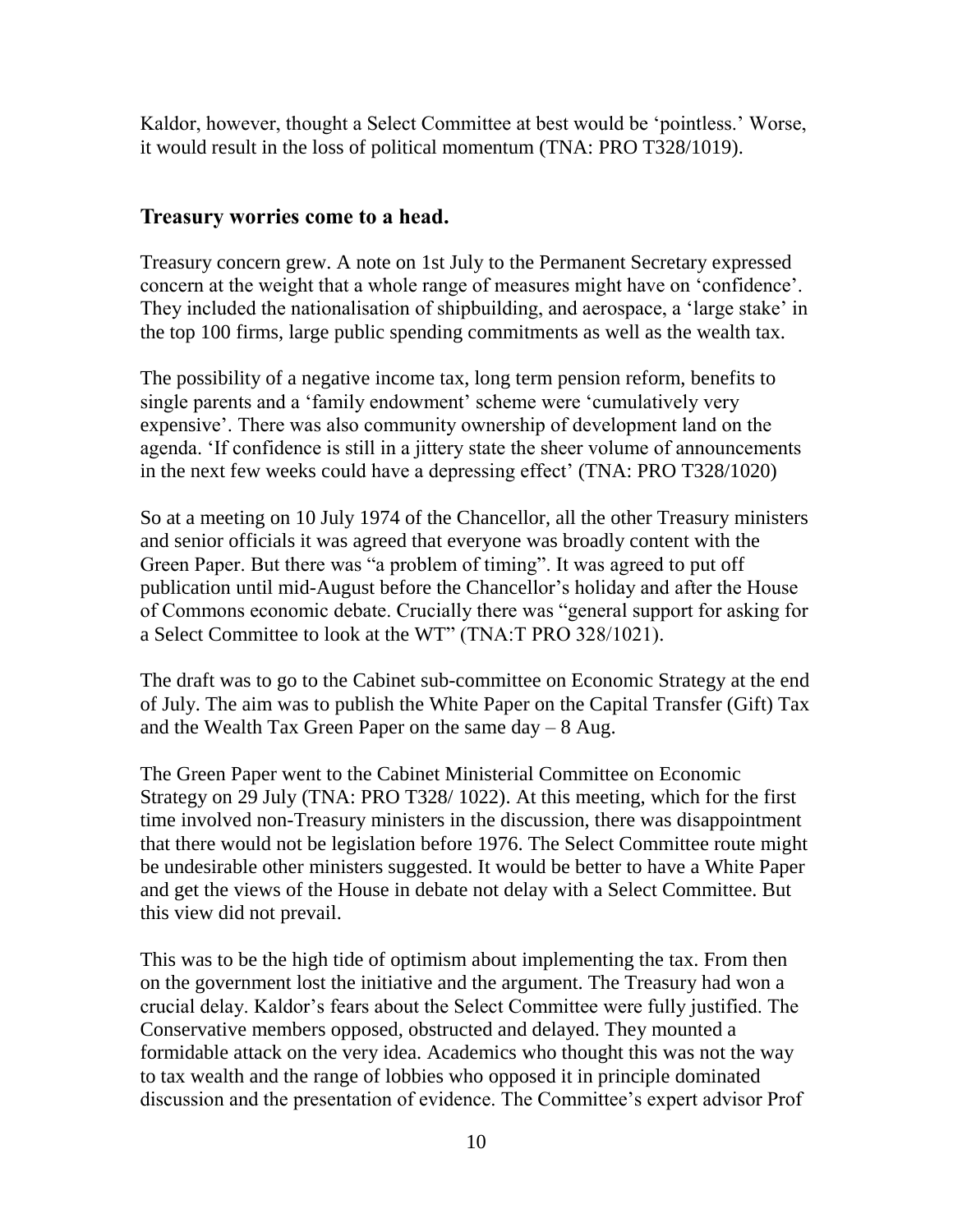Willis was one of the IFS authors who had been critical of an annual tax (Sandford, Willis and Ironside 1973). Certainly the advocates of such a tax never put together a convincing riposte to the barrage of criticism the hearings provoked (HC 696 I and II 1974/5).

### <span id="page-13-0"></span>**The Treasury's internal rethink**

The committee process had brought all the Treasury"s doubts to a head. It had forced those affected to marshal their arguments. It had provided a platform for the critics and tested the strength of the government"s case especially on the form the tax was to take. The critics who favoured a different way to tax wealth were able to expand on their view and get a much wider audience. It had also forced the Treasury to confront the detail in preparing briefs for the committee and to answer the critics' case.

The old worry that such a tax would provoke a capital flight, and be a danger to the core activities of the City, had been reinforced. It had done so at a time of growing pressure on the pound. One paper, after reviewing the likely impact of the tax, concluded that a wealth tax:

"1. Will lead people to seek non-resident status, result in a considerable outflow of funds in the form of dividends and interest.

2. Since it will apply to all wealth held world-wide foreign employees in foreign companies resident here would be subject to tax. This would result in a big movement of banks, insurance and shipping business moving out of the UK.

3. Assets held here would be affected. This would reduce the level of business in UK" (TNA: PRO T328/1249).

There was a meeting of those civil servants most involved with the Permanent Secretary. There were no politicians or outside advisers present (TNA: PRO T328/1252). The minutes were marked "secret". They concluded that the tax would produce little revenue, be extremely difficult to administer and risk serious damage to the economy and run into serious opposition. It was agreed that the Chancellor should be approached. In its advice the Treasury said:

"We would of course seek to minimise these difficulties...but…the present prospect is another rough ride for ministers with criticism outweighing support" (TNA; PRO T328/1252).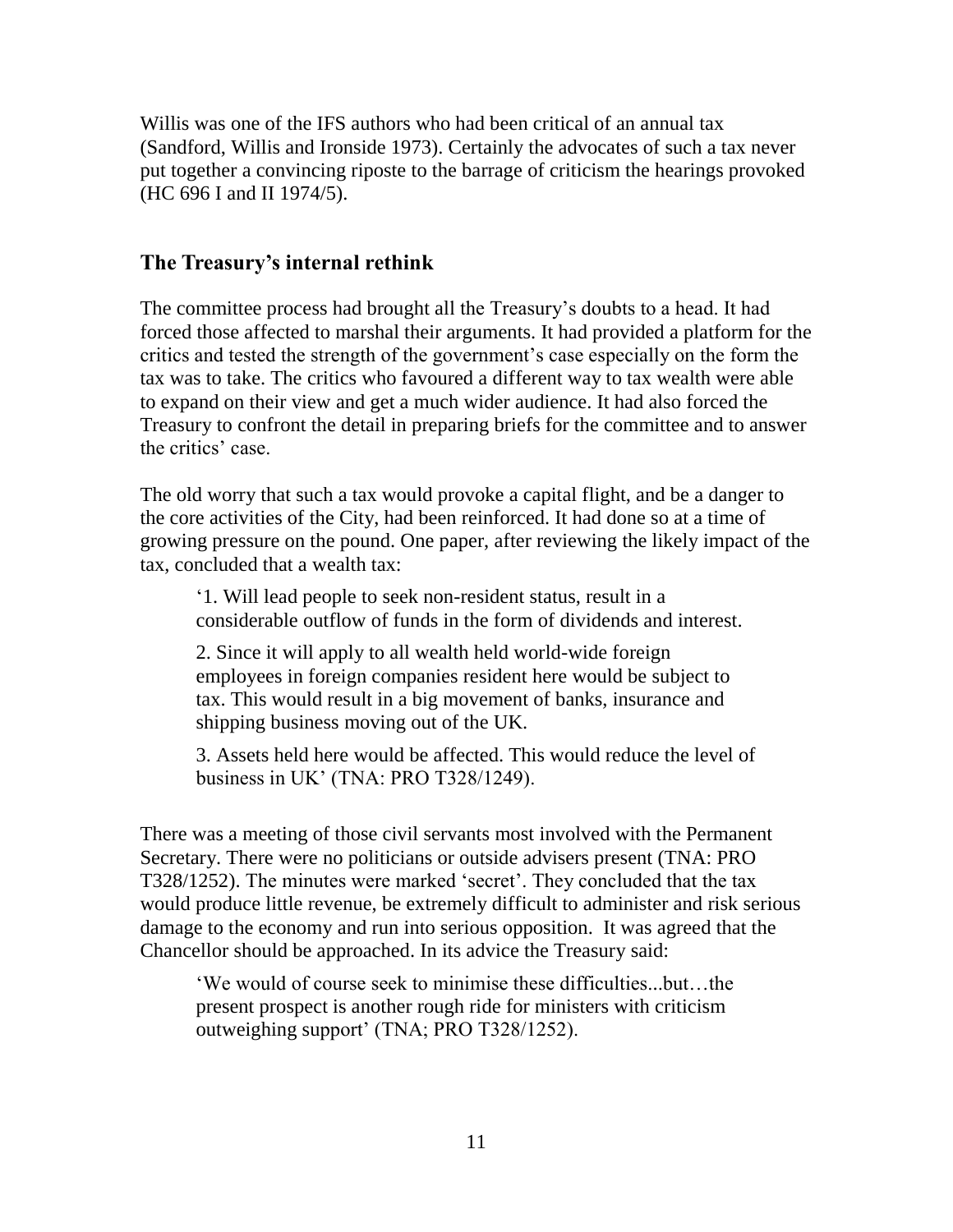The Chancellor agreed he would speak to the Prime Minister. On the 2nd July 1975 a briefing note was written for the Chancellor who was to see the Prime Minister and propose that the legislation for a wealth tax be postponed until 1977 (TNA: PRO T328/1253). The Chancellor saw Wilson the Prime Minister on the 26th July (TNA: PRO T328/1254) and a postponement was agreed.

Over the next year little advance was made on the details. The battle over cuts in public spending and the IMF loan took over the Treasury"s concerns. A new Prime Minister Callaghan was in office. He had steered the cuts through a divided Cabinet. There *was* some worry about the likely impact a decision to abandon the tax would have on the unions. One civil servant wrote to his superior to question how the TUC might react. By implication the question was – how are we going to get them to agree to contain wage rises if we have not kept to our side of the bargain? His superior sent the memo back with a hand written note on it:

"Let us cross this bridge when we come to it. We have won a battle for "efficiency" not the war". (memo from R. Fox with this penned response from Alan Lord TNA: PRO T336/108)

In the event it was concern about the markets' reaction to a white paper that trumped concern about the TUC.

"Our economic and financial management is now under more critical international scrutiny. There is a risk that the issue of a White Paper foreshadowing a WT would look irrelevant and unnecessarily provocative" (A note to the Chancellor 10 June 1976 TNA: PRO T366/108).

On 21st June the Chancellor wrote to the Prime Minister saying they should not publish a white paper at all – effectively abandoning the whole idea. Harold Lever wrote to the Prime Minister PM (24th June) strongly supporting that view. The matter was put to the 'EY Cabinet Committee' for decision. It concurred (TNA: PRO T366/108 ).

A written answer appeared in Hansard 29 Nov 1976 announcing that the government would "not introduce a wealth tax in the life of this parliament" (Parliamentary Debates (Commons), Written Answers, 29 November 1976.).

The Treasury tax group wrote a long retrospective brief on what had gone wrong (TNA: PRO T366/108). It began with a discussion of the key confusion or conflict of objectives that had dogged the project from the outset, as they saw it. There were two different and confused objectives the paper concluded: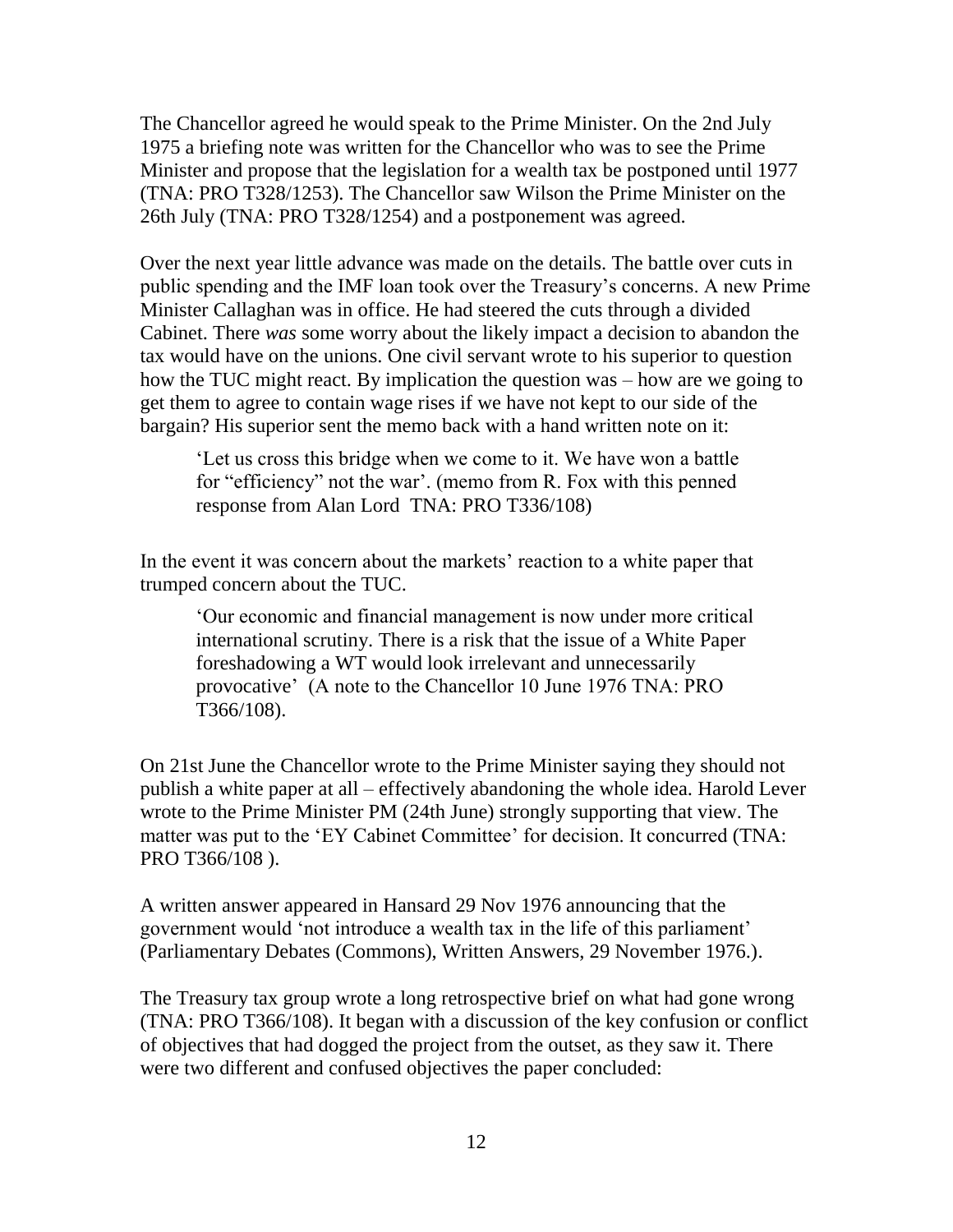- $\triangleright$  To achieve equity between taxpayers with and without wealth the unequal capacity to pay argument.
- $\triangleright$  To achieve equity in wealth holdings the redistribution of wealth. They quoted Healey"s introduction to the Green Paper that suggested this was the key goal. But the scale of taxation needed to do this had never been faced up to by politicians the note argued.
- $\triangleright$  Moreover, that goal was already being achieved by what seemed to be the natural process of economic change and the existing taxes on wealth. This would be especially true after the introduction of the Capital Transfer Tax.

This last conclusion drew on previous Treasury work that had estimated that the share of wealth owned by the top one per cent had fallen substantially over the century and would continue to fall even without a wealth tax. The first observation has been confirmed by later research (Feinstein 1996). The latter prediction has not.

### <span id="page-15-0"></span>**Lessons**

Two different sets of questions arise. The first concerns the substance of the policy in question. Was the attempt to tax wealth on an annual basis simply the wrong way to approach the problem of moderating unequal wealth? Was a better way on offer and ignored? If so why? What should those concerned with the growing concentration of wealth learn from this experience?

A second set of questions concerns the process of social policy making. Have we given sufficient attention to the role of the civil service in the policy process? Did the Treasury merely perform the constitutional task expected of it? Did it save the country from a foolish policy? Was it an example of 'policy success' as one reviewer of this paper put it? Or does this glimpse into the inner workings of government suggest that the barriers to radical change are higher than many in the social policy community are prepared to recognise?

It is appropriate to begin with the narrower policy question first – was the tax a mistake?

Denis Healey"s own reflective conclusion was that it was a mistake.

"Another lesson was that you should never commit yourself in Opposition to new taxes unless you have a very good idea how they will operate in practice. We had committed ourselves to a Wealth Tax: but in five years I found it impossible to draft one which would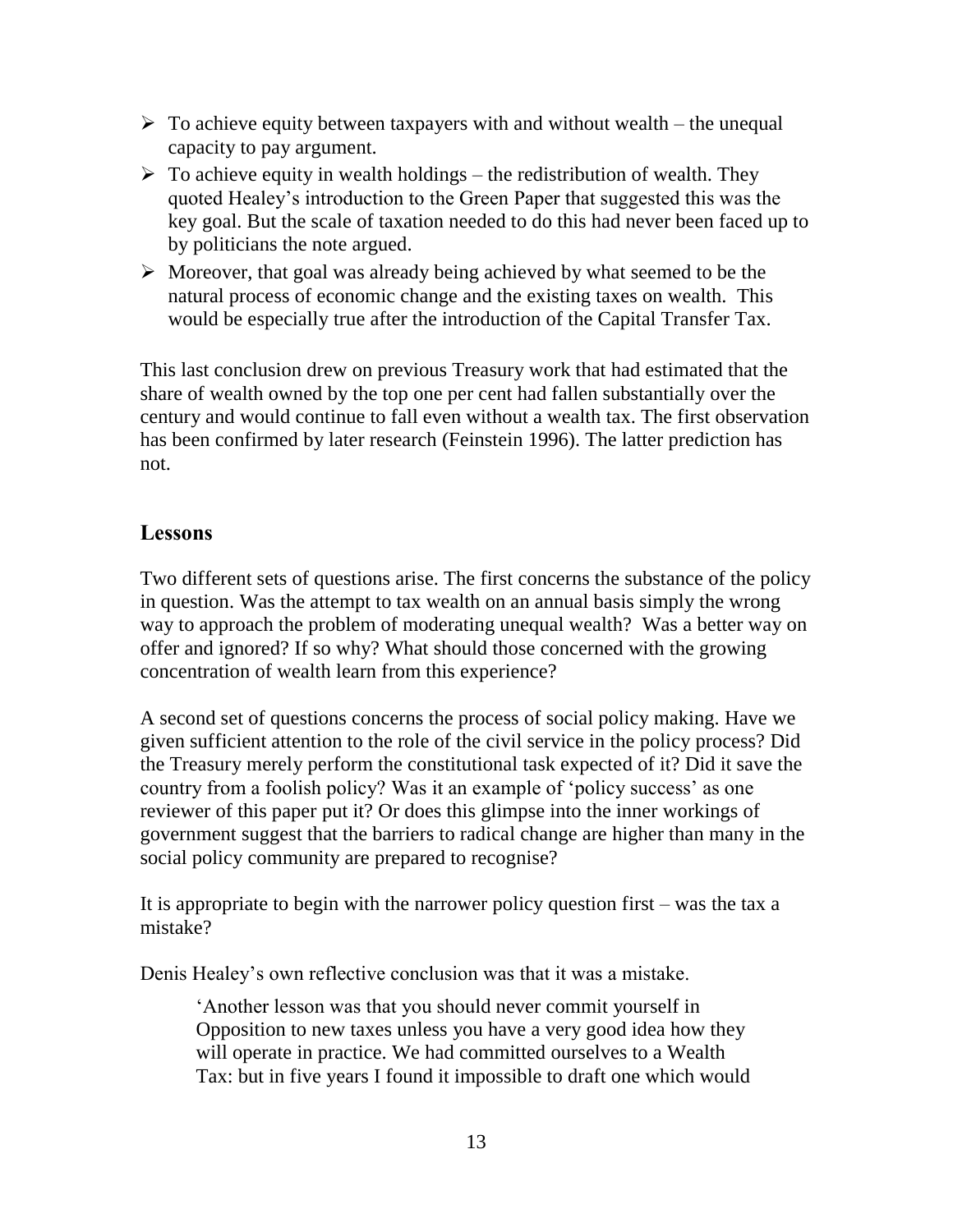yield enough revenue to be worth the administrative cost and political hassle." (Healey 1989: 404)

It seems clear that the Labour Party never considered in any detail the administrative costs and practical complications involved in assessing individuals" wealth on a regular basis. It was enough to say, as Labour Party Research Department papers did, that other countries levied such taxes so it must be possible. The several thousand civil servants needed, depending on the valuation level at which the tax began, the numerous regional offices required and the process of regular valuation that might fall on individuals came as a surprise to the politicians and, indeed, to the Treasury when it got to think about the question properly.

European taxes had been introduced when the main form of wealth was in the form of property. The taxes were very low. The attempt to introduce a much more onerous one ran into difficulty in Norway. But only a few years after the Treasury had concluded such an annual tax was administratively unworkable a rather similar "Solidarity Tax" was introduced in France under President Mitterand. Administrative obstacles depend, in no small measure, on political traditions and notions of "acceptability".

The administrative issues had, however, been discussed and to some extent quantified by Atkinson (1972) and Sandford (1971). Their alternative was to tax recipients and to do so as an extension of the income tax system. Why did this not feature in the Labour Party"s discussion? The most likely answer is that these ideas were relatively new and those advancing them were removed from, or new to, the Labour policy fraternity. The Institute for Fiscal Studies to which some of the critics belonged was a recent creation and carried nothing like its later authority. The Labour Party had been discussing a wealth tax for many years, from 1959, in fact. It was part of the party policy intellectual furniture even if not widely discussed in public. Taking on new policy ideas from relative outsiders at all quickly was not something to which the party policy making apparatus was well adapted.

When the idea of an accessions tax was discussed by the civil service the Inland Revenue dismissed it because they thought it would encourage the spreading of gifts and hence produce little revenue. The government did successfully press ahead with a Capital Transfer Tax (a gifts tax) levied on large gifts collected from the giver. It was later repealed by the next Conservative Government.

The idea of taxing the recipients of significant transfers of wealth has been advanced again as part of the Mirrlees Review of the UK tax system. (Mirrlees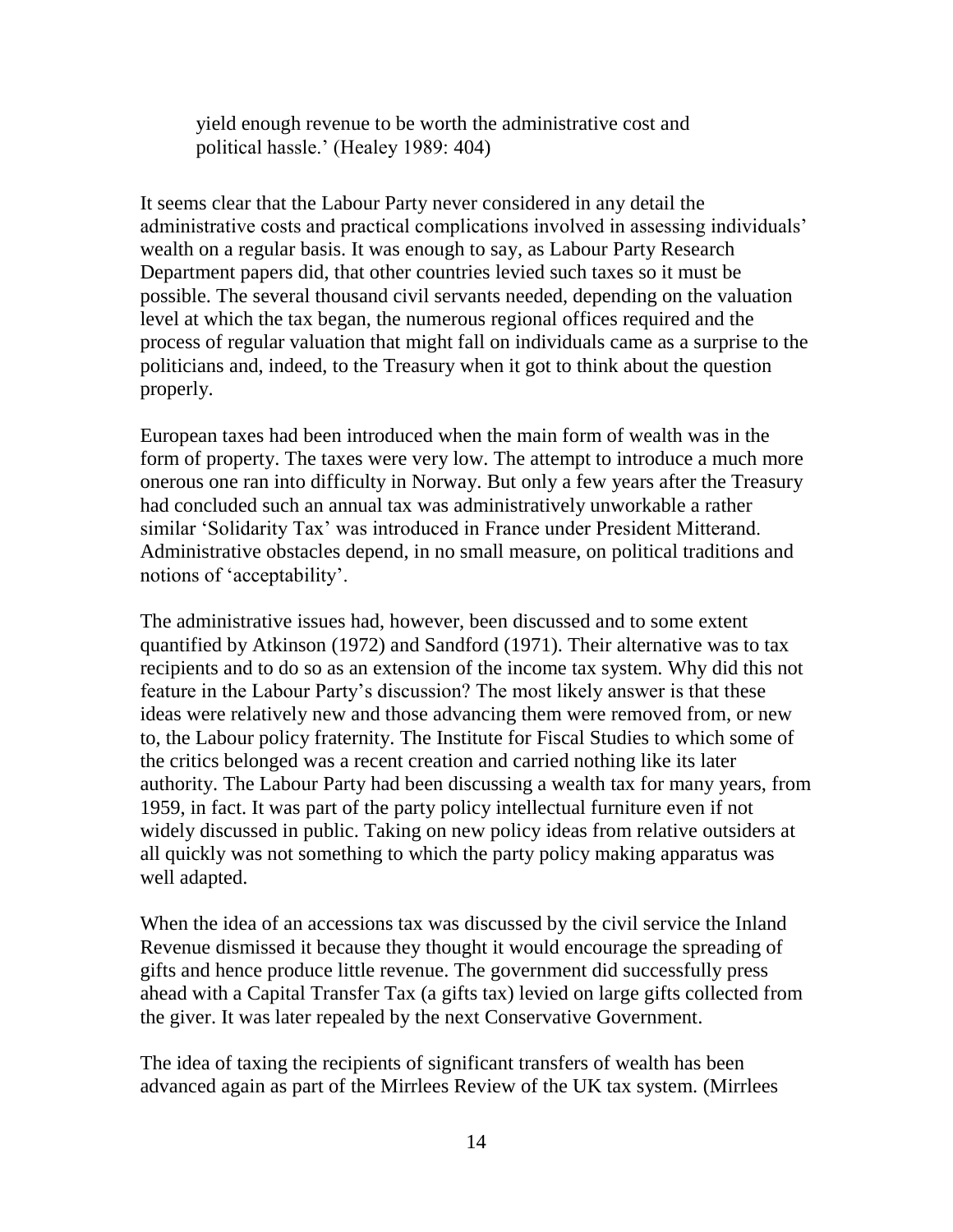Review 2011; Boadway, Chamberlain and Emmerson 2010). One lesson to be drawn from the 1974 experience is that the administrative detail in taxation matters a lot. The idea still lacks detailed study. The second lesson is that tax changes that are likely to affect major sections of the population and the wider economy have to be widely debated before, rather than after, any party reaches power. The attempt to introduce a wealth tax in 1974 was not preceded by any such process. It had been discussed in party committees and academic papers for more than a decade. The public case had never been argued through. It fell at the "there is a widely perceived problem" phase of policy making (Kingdon 1984). As the Treasury pointed out the distribution of wealth had been quietly becoming more equal over most of the century. Beyond the moderate left and those on the TUC it was not seen as a pressing social issue. Thus, even if a more effective, less costly, means of taxation had been under discussion, the accessions tax, it, too, might have fallen at the same hurdle.

If any new move to tax wealth is to be successful it will only be so if the public, many of whom are now holders of modest wealth, are convinced that its unequal distribution is 'a problem'.

This leads on to a more fundamental question. How far is any radical change in the pattern of economic rewards feasible in a modern mobile interdependent economy? The archives show how much this exercised the Treasury in 1974 long before capital, human and financial, was as mobile as it is today. The Treasury concerns went far beyond technical worries about the costs of collection.

Most analysis of the Treasury"s part in social policy has been concerned with its role as guardian of the public purse and micro economic issues such as the impact of social security or education and training on labour market efficiency (Heclo and Wildavsky 1974; Deakin and Parry 2000). Harris (1977) described the Treasury"s part in containing Beveridge's ambitions. Lowe (1989; 1997) showed how its attempts to contain social spending were frustrated in the 1950s and how it responded. This study gives a glimpse of the Treasury"s deeper concern – defending a mixed economy from the perceived destructive effects of major changes to the distribution of income and wealth. These may have, or be perceived to have, an impact on the overall efficiency and stability of the economy. Its role as "guardian of the economic order", which we see itself consciously adopting between 1974 and 1979, has been left to civil servants like Sir Douglass Wass (2008) to describe. Here we see it played out in detail over tax policy.

It is possible, of course, to interpret these actions in quite a different way. The Treasury, Marxist historians would argue, is the quintessential defender of the economic order in a state apparatus that defends the status quo. As Ralph Miliband put it: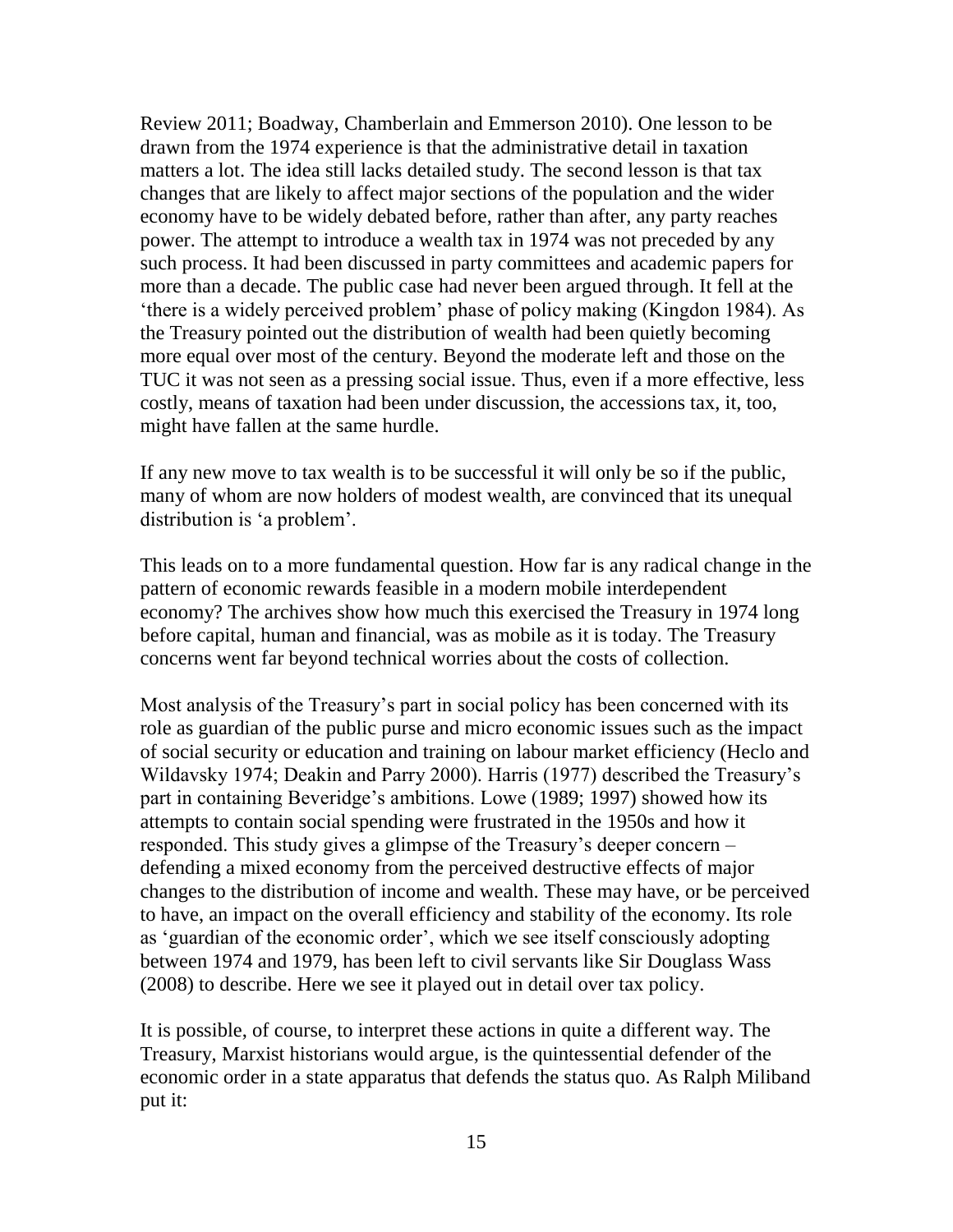"the dominant economic interests in capitalist society can normally count on the active good will and support of those in whose hands state power lies.' (Miliband 1969: 145).

However interpreted the political limits to fundamental change in the distribution of wealth and income are perhaps more powerful than many social policy reformers are ready to accept. The debates of the 1950s and 1960s do suggest that there is an efficiency case to be advanced for taxing wealth in some way. Wealth and income are interchangeable and high taxes on income undesirable. The argument has been extended by the Mirrlees Review (2011). But any tax on wealth would challenge established interests, not least many home owners, be argued to weaken incentives to save, to found small businesses or cause capital flight. There will be administrative complications. Unless these fears are effectively answered a repeat of the 1974-6 saga is all too likely.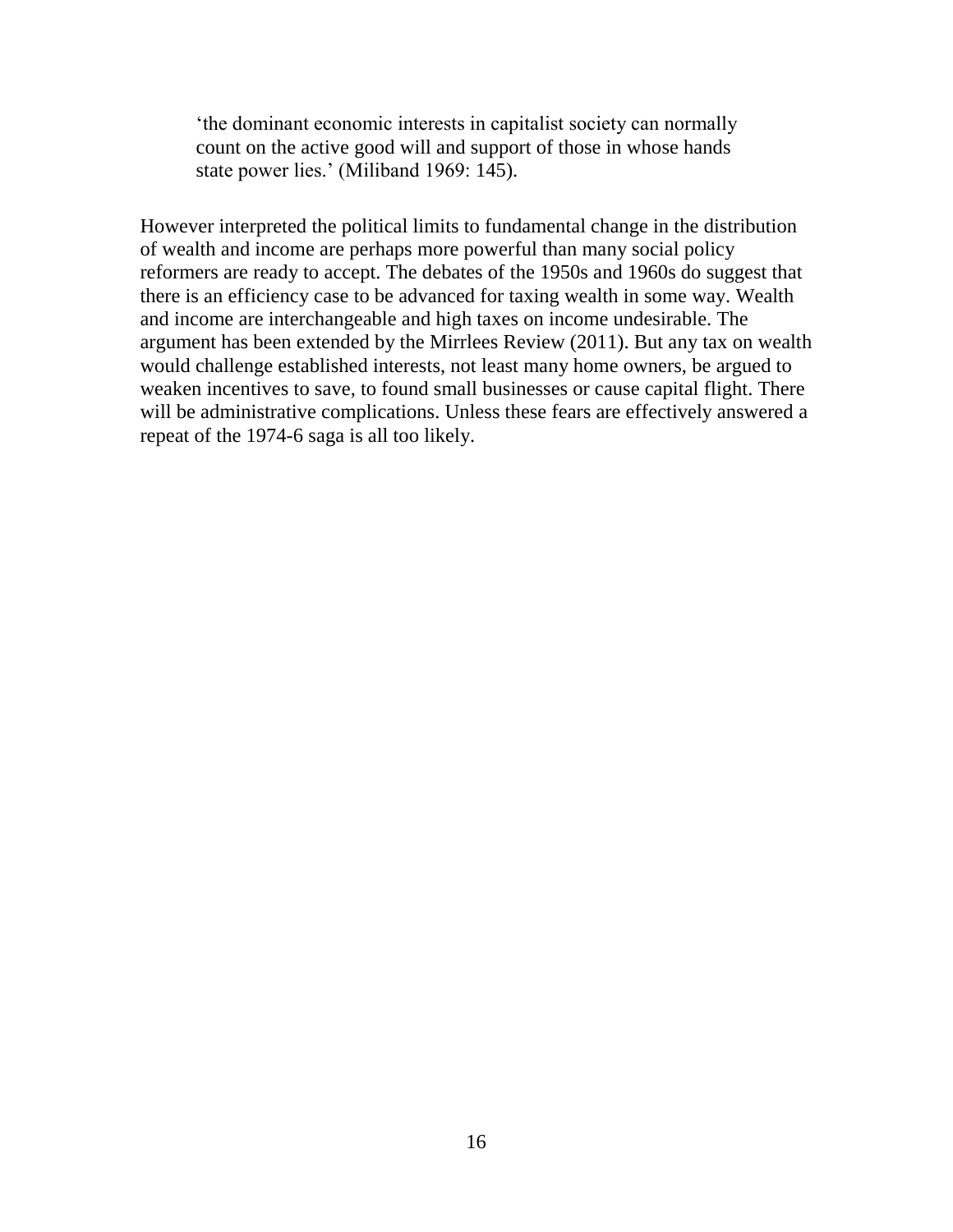#### <span id="page-19-0"></span>**References**

- Atkinson, A.B. (1972) *Unequal Shares: Wealth in Britain*. Harmondsworth: Penguin
- Bachrach, P. and Baratz, M.S. (1970) *Power and Poverty: Theory and Practice*. Oxford: Oxford University Press
- Barnett, J. (1982) *Inside the Treasury*. London: Deutsch

Benn, T. (1989) *Against the Tide: Diaries 1973-7*. London: Hutchinson

- Boadway, R. Chamberlain, E. and Emmerson, C. (2010) "Taxation of Wealth and Wealth Transfers'. Paper prepared for the Mirrlees Review [www.ifs.org.uk/mirrlees](http://www.ifs.org.uk/mirrlees) also in *Dimensions of Tax Design: The Mirrlees Review*, edited by Institute for Fiscal Studies, Oxford: Oxford University Press
- Bochel, C. and Bochel, H. (2003) *The UK Policy Process*. London: Palgrave
- Brown, M.B. (1971) "The Welfare State in Britain", *The Socialist Register*. London: Merlin
- Butler, D., Adonis, A. and Travers T. (1994) *Failure in British Government: The Politics of the Poll Tax.* Oxford: Oxford University Press
- Butler, J. (1992) *Patients, Policies and Politics*. Milton Keynes: Open University Press
- Castle, B. (1980) *The Castle Diaries 1974-6*. London: Weidenfeld and Nicolson
- Crenson, M.A. (1971) *The Politics of Air Pollution*. Baltimore: John Hopkins
- Cmnd 5704 (1974) *Wealth Tax*. London: HMSO
- Cmd 7494 (1955) *Final Report of the Royal Commission on Taxation*. London: **HMSO**
- Crosland, C.A.R. (1956) *The Future of Socialism*. London: Cape
- Deakin, N. and Parry, R. (2000) *The Treasury and Social Policy: The Contest for Control of Welfare Strategy*. London: Macmillan
- Donoughue, B. (2006) *Downing Street Diary: With Harold Wilson in No 10*. London: Pimlico
- Due, J.F. (1960) "Net Worth Taxation", *Public Finance*, 40: 310-21
- Dunleavy, P. (1981) *The Politics of Mass Housing 1945-75: A Study of Corporate Power and Professional Influence in the Welfare State*. Oxford: Oxford University Press
- Ellison, N. (1994) *Egalitarian thought and labour politics*. London: Routledge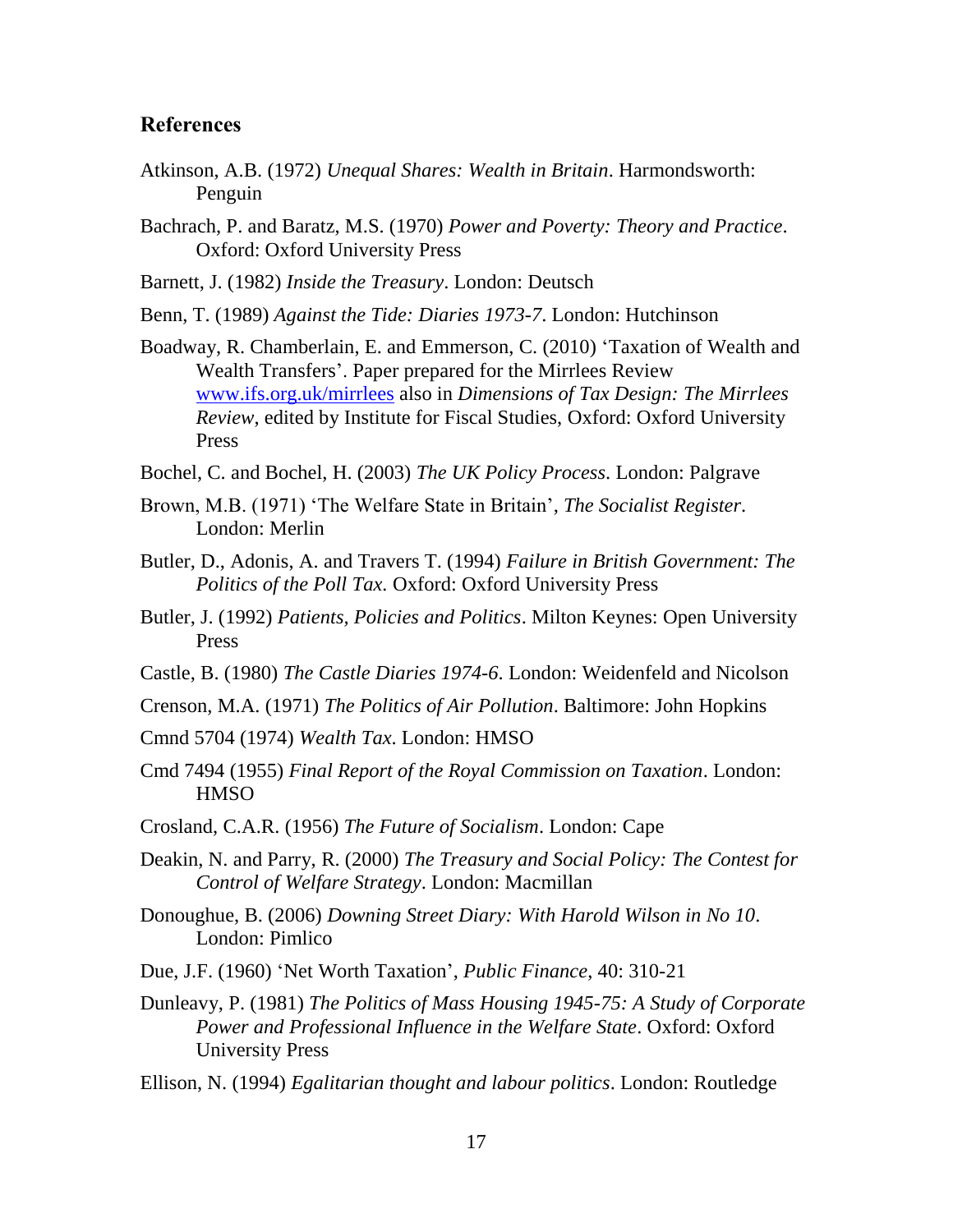- Feinstein, C. (1996) "The Equalising of Wealth in Britain Since the Second World War", *Oxford Review of Economic Policy*, 12 (1): 96-105
- Graetz, M.J. and Shapiro, I. (2005) *Death by a Thousand Cuts: The Fight over Taxing Inherited Wealth*. Princeton: Princeton University Press
- Hall, P. (1993) "Policy paradigms, social learning and the state: The case of economic policy making in Britain", *Comparative Politics*, 25(3): 319-42
- Hall, P., Land, H., Parker, R. and Webb A. (1975) *Change Choice and Conflict in Social Policy*. London: Heinemann
- Harris, J. (1977) *William Beveridge: A Biography*. Oxford: Oxford University Press
- Harrison, B. (2010) *Finding a Role: The United Kingdom 1970-1990*. Oxford: Oxford University Press
- HC 696 I and II (1974/5) *House of Commons Select Committee on a Wealth Tax Report and Proceedings.* London: House of Commons
- Healey, D. (1989) *The Time of My Life*. Harmondsworth: Penguin
- Heclo, H. and Wildavsky, A. (1974) *The Private Government of Public Money*. London: Macmillan
- Joseph, K. (1976) *Stranded on the Middle Ground: Reflections on circumstances and policies*. London: Centre for Policy Studies
- Kaldor, N. (1955) *An Expenditure Tax*. London: Allen and Unwin
- Kingdon, J. (1984) *Agendas, Alternatives and Public Policies*. London and New York: Longman (Second edition 2003)
- Labour Party (1974) *Let us work together – Labour's way out of the Crisis*. London: The Labour Party
- Levin, P. (1997) *Making Social Policy: The mechanisms of government and politics and how to investigate them*. Buckingham: Open University Press
- Lowe, R. (1989) "Resignation at the Treasury: the Social Services Committee and the failure to reform the Welfare State 1955-7" Journal of Social Policy 18:4,505-26
- Lowe, R. (1997) "Milestone or Millstone: The 1959-61 Plowden Committee and its Impact on British Welfare Policy", *Historical Journal*, 40(2): 463-91.
- Lukes, S. (1974) *Power, a Radical View*. London: Macmillan (second edition 2005)
- Mandler, P. (1997) *The Fall and Rise of the Stately Home*. London and New Haven: Yale University Press